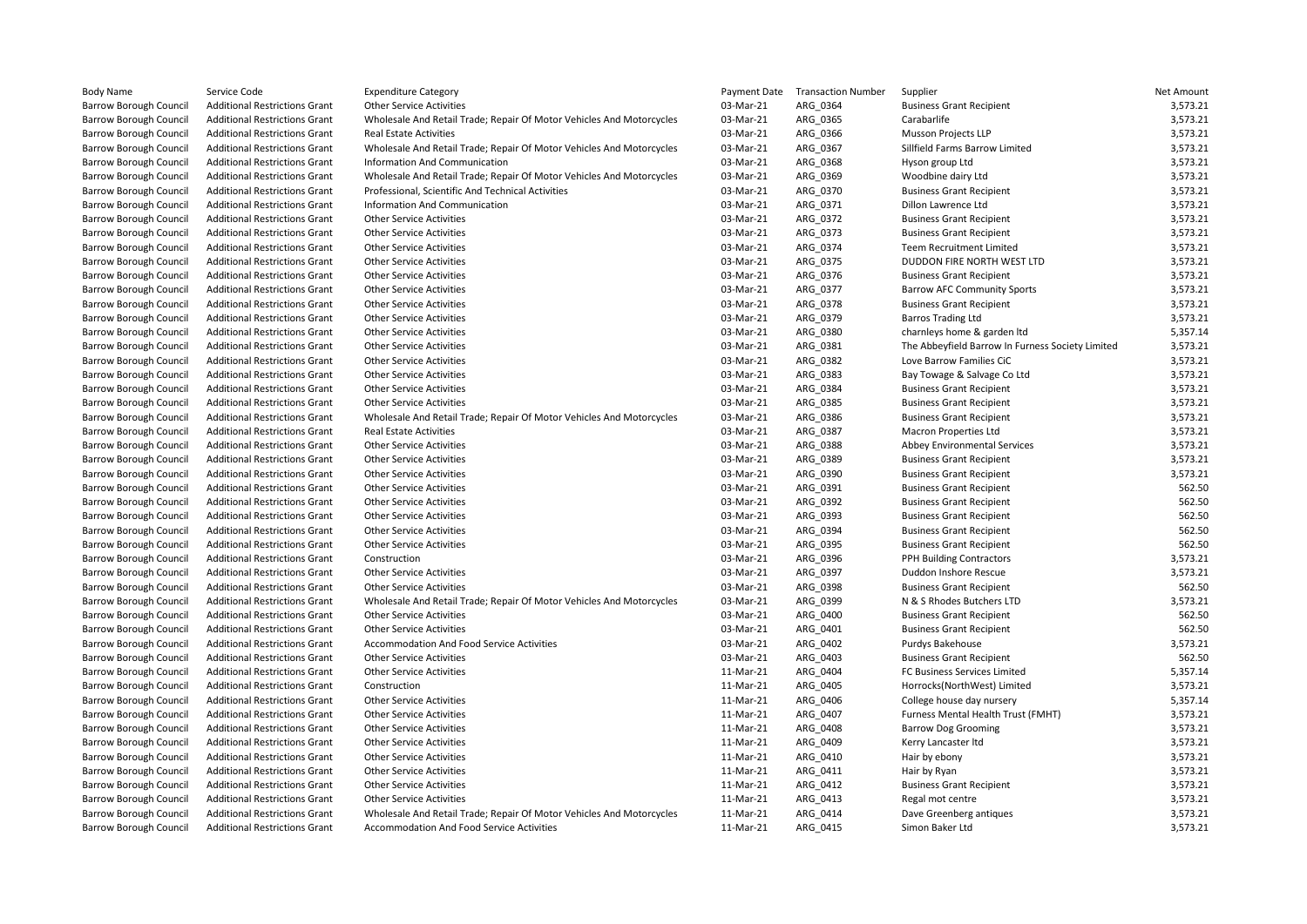| <b>Barrow Borough Council</b> | <b>Additional Restrictions Grant</b> | <b>Other Service Activities</b>                   | 11-Mar-21 | ARG_0416 | Trimline Systems Ltd                        | 3,573.21 |
|-------------------------------|--------------------------------------|---------------------------------------------------|-----------|----------|---------------------------------------------|----------|
| <b>Barrow Borough Council</b> | <b>Additional Restrictions Grant</b> | Accommodation And Food Service Activities         | 11-Mar-21 | ARG 0417 | sandyandford Itd                            | 3,573.21 |
| <b>Barrow Borough Council</b> | <b>Additional Restrictions Grant</b> | <b>Other Service Activities</b>                   | 11-Mar-21 | ARG_0418 | <b>Business Grant Recipient</b>             | 3,573.21 |
| <b>Barrow Borough Council</b> | <b>Additional Restrictions Grant</b> | <b>Other Service Activities</b>                   | 11-Mar-21 | ARG_0419 | <b>Business Grant Recipient</b>             | 3,573.21 |
| <b>Barrow Borough Council</b> | <b>Additional Restrictions Grant</b> | Construction                                      | 11-Mar-21 | ARG 0420 | Kieran Mcdaid Itd                           | 3,573.21 |
| <b>Barrow Borough Council</b> | <b>Additional Restrictions Grant</b> | Accommodation And Food Service Activities         | 11-Mar-21 | ARG_0421 | Fox Outside Catering                        | 3,573.21 |
| <b>Barrow Borough Council</b> | <b>Additional Restrictions Grant</b> | <b>Other Service Activities</b>                   | 11-Mar-21 | ARG_0422 | P Dodgson Ltd                               | 3,573.21 |
| <b>Barrow Borough Council</b> | <b>Additional Restrictions Grant</b> | <b>Other Service Activities</b>                   | 11-Mar-21 | ARG_0423 | <b>Business Grant Recipient</b>             | 562.50   |
| <b>Barrow Borough Council</b> | <b>Additional Restrictions Grant</b> | <b>Other Service Activities</b>                   | 11-Mar-21 | ARG 0424 | <b>Business Grant Recipient</b>             | 562.50   |
| <b>Barrow Borough Council</b> | <b>Additional Restrictions Grant</b> | Arts, Entertainment And Recreation                | 11-Mar-21 | ARG 0425 | <b>Business Grant Recipient</b>             | 3,573.21 |
| <b>Barrow Borough Council</b> | <b>Additional Restrictions Grant</b> | <b>Other Service Activities</b>                   | 11-Mar-21 | ARG 0426 | <b>Business Grant Recipient</b>             | 3,573.21 |
| <b>Barrow Borough Council</b> | <b>Additional Restrictions Grant</b> | <b>Other Service Activities</b>                   | 11-Mar-21 | ARG 0427 | <b>Business Grant Recipient</b>             | 3,573.21 |
| <b>Barrow Borough Council</b> | <b>Additional Restrictions Grant</b> | <b>Other Service Activities</b>                   | 11-Mar-21 | ARG 0428 | John wren motorcycle services               | 3,573.21 |
| <b>Barrow Borough Council</b> | <b>Additional Restrictions Grant</b> | <b>Other Service Activities</b>                   | 11-Mar-21 | ARG_0429 | Carmii Nails Barrow                         | 3,573.21 |
| <b>Barrow Borough Council</b> | <b>Additional Restrictions Grant</b> | Construction                                      | 11-Mar-21 | ARG 0430 | Lakewood Joinery Limited                    | 3,573.21 |
| <b>Barrow Borough Council</b> | <b>Additional Restrictions Grant</b> | <b>Other Service Activities</b>                   | 11-Mar-21 | ARG_0431 | 8 Ball Graphics Ltd                         | 3,573.21 |
| <b>Barrow Borough Council</b> | <b>Additional Restrictions Grant</b> | Construction                                      | 11-Mar-21 | ARG 0432 | North Row Engineering Consultancy Limited   | 3,573.21 |
| <b>Barrow Borough Council</b> | <b>Additional Restrictions Grant</b> | <b>Other Service Activities</b>                   | 11-Mar-21 | ARG_0433 | <b>KGN wind LTD</b>                         | 3,573.21 |
| <b>Barrow Borough Council</b> | <b>Additional Restrictions Grant</b> | Professional, Scientific And Technical Activities | 11-Mar-21 | ARG_0434 | <b>Business Grant Recipient</b>             | 3,573.21 |
| <b>Barrow Borough Council</b> | <b>Additional Restrictions Grant</b> | <b>Other Service Activities</b>                   | 11-Mar-21 | ARG 0435 | Reflexsynergy                               | 3,573.21 |
| <b>Barrow Borough Council</b> | <b>Additional Restrictions Grant</b> | Manufacturing                                     | 11-Mar-21 | ARG_0436 | Graphix Signs Ltd                           | 3,573.21 |
| <b>Barrow Borough Council</b> | <b>Additional Restrictions Grant</b> | <b>Other Service Activities</b>                   | 11-Mar-21 | ARG 0437 | Lynwood Day Nursery                         | 3,573.21 |
| <b>Barrow Borough Council</b> | <b>Additional Restrictions Grant</b> | <b>Other Service Activities</b>                   | 11-Mar-21 | ARG_0438 | <b>Business Grant Recipient</b>             | 3,573.21 |
| <b>Barrow Borough Council</b> | <b>Additional Restrictions Grant</b> | <b>Other Service Activities</b>                   | 11-Mar-21 | ARG_0439 | <b>Business Grant Recipient</b>             | 562.50   |
| <b>Barrow Borough Council</b> | <b>Additional Restrictions Grant</b> | <b>Other Service Activities</b>                   | 11-Mar-21 | ARG 0440 | Coastal cars                                | 3,573.21 |
| <b>Barrow Borough Council</b> | <b>Additional Restrictions Grant</b> | <b>Other Service Activities</b>                   | 18-Mar-21 | ARG_0441 | Job Vacancies Direct Ltd                    | 5,669.21 |
| <b>Barrow Borough Council</b> | <b>Additional Restrictions Grant</b> | <b>Other Service Activities</b>                   | 18-Mar-21 | ARG 0442 | <b>Business Grant Recipient</b>             | 5,669.21 |
| <b>Barrow Borough Council</b> | <b>Additional Restrictions Grant</b> | <b>Real Estate Activities</b>                     | 18-Mar-21 | ARG 0443 | RM Letting and Development LTD/Curtis Banks | 5,669.21 |
| <b>Barrow Borough Council</b> | <b>Additional Restrictions Grant</b> | <b>Other Service Activities</b>                   | 18-Mar-21 | ARG 0444 | <b>Business Grant Recipient</b>             | 330.00   |
| <b>Barrow Borough Council</b> | <b>Additional Restrictions Grant</b> | <b>Other Service Activities</b>                   | 18-Mar-21 | ARG 0445 | <b>Business Grant Recipient</b>             | 330.00   |
| <b>Barrow Borough Council</b> | <b>Additional Restrictions Grant</b> | <b>Other Service Activities</b>                   | 18-Mar-21 | ARG 0446 | <b>Business Grant Recipient</b>             | 330.00   |
| <b>Barrow Borough Council</b> | <b>Additional Restrictions Grant</b> | <b>Other Service Activities</b>                   | 18-Mar-21 | ARG 0447 | <b>Business Grant Recipient</b>             | 330.00   |
| <b>Barrow Borough Council</b> | <b>Additional Restrictions Grant</b> | <b>Other Service Activities</b>                   | 18-Mar-21 | ARG_0448 | <b>Business Grant Recipient</b>             | 330.00   |
| <b>Barrow Borough Council</b> | <b>Additional Restrictions Grant</b> | <b>Other Service Activities</b>                   | 18-Mar-21 | ARG_0449 | <b>Business Grant Recipient</b>             | 330.00   |
| <b>Barrow Borough Council</b> | <b>Additional Restrictions Grant</b> | <b>Other Service Activities</b>                   | 18-Mar-21 | ARG 0450 | <b>Business Grant Recipient</b>             | 330.00   |
| <b>Barrow Borough Council</b> | <b>Additional Restrictions Grant</b> | <b>Other Service Activities</b>                   | 18-Mar-21 | ARG_0451 | <b>Business Grant Recipient</b>             | 330.00   |
| <b>Barrow Borough Council</b> | <b>Additional Restrictions Grant</b> | <b>Other Service Activities</b>                   | 18-Mar-21 | ARG_0452 | <b>Business Grant Recipient</b>             | 330.00   |
| <b>Barrow Borough Council</b> | <b>Additional Restrictions Grant</b> | <b>Other Service Activities</b>                   | 18-Mar-21 | ARG_0453 | <b>Business Grant Recipient</b>             | 330.00   |
| <b>Barrow Borough Council</b> | <b>Additional Restrictions Grant</b> | <b>Other Service Activities</b>                   | 18-Mar-21 | ARG_0454 | <b>Business Grant Recipient</b>             | 330.00   |
| <b>Barrow Borough Council</b> | <b>Additional Restrictions Grant</b> | <b>Other Service Activities</b>                   | 18-Mar-21 | ARG 0455 | <b>Business Grant Recipient</b>             | 330.00   |
| <b>Barrow Borough Council</b> | <b>Additional Restrictions Grant</b> | <b>Other Service Activities</b>                   | 18-Mar-21 | ARG_0456 | <b>Business Grant Recipient</b>             | 330.00   |
| <b>Barrow Borough Council</b> | <b>Additional Restrictions Grant</b> | <b>Other Service Activities</b>                   | 18-Mar-21 | ARG_0457 | Acacia Taxi                                 | 330.00   |
| <b>Barrow Borough Council</b> | <b>Additional Restrictions Grant</b> | <b>Other Service Activities</b>                   | 18-Mar-21 | ARG_0458 | <b>Business Grant Recipient</b>             | 330.00   |
| <b>Barrow Borough Council</b> | <b>Additional Restrictions Grant</b> | <b>Other Service Activities</b>                   | 18-Mar-21 | ARG 0459 | <b>Business Grant Recipient</b>             | 330.00   |
| <b>Barrow Borough Council</b> | <b>Additional Restrictions Grant</b> | <b>Other Service Activities</b>                   | 18-Mar-21 | ARG 0460 | <b>Business Grant Recipient</b>             | 330.00   |
| <b>Barrow Borough Council</b> | <b>Additional Restrictions Grant</b> | <b>Other Service Activities</b>                   | 18-Mar-21 | ARG 0461 | <b>Business Grant Recipient</b>             | 330.00   |
| <b>Barrow Borough Council</b> | <b>Additional Restrictions Grant</b> | <b>Other Service Activities</b>                   | 18-Mar-21 | ARG 0462 | <b>Business Grant Recipient</b>             | 330.00   |
| <b>Barrow Borough Council</b> | <b>Additional Restrictions Grant</b> | <b>Other Service Activities</b>                   | 18-Mar-21 | ARG_0463 | <b>Business Grant Recipient</b>             | 330.00   |
| <b>Barrow Borough Council</b> | <b>Additional Restrictions Grant</b> | <b>Other Service Activities</b>                   | 18-Mar-21 | ARG_0464 | <b>Business Grant Recipient</b>             | 330.00   |
| <b>Barrow Borough Council</b> | <b>Additional Restrictions Grant</b> | <b>Transportation And Storage</b>                 | 25-Mar-21 | ARG 0465 | <b>Business Grant Recipient</b>             | 330.00   |
| <b>Barrow Borough Council</b> | <b>Additional Restrictions Grant</b> | Other Service Activities                          | 18-Mar-21 | ARG_0466 | <b>Business Grant Recipient</b>             | 330.00   |
| <b>Barrow Borough Council</b> | <b>Additional Restrictions Grant</b> | <b>Other Service Activities</b>                   | 18-Mar-21 | ARG 0467 | My taxi                                     | 330.00   |
| <b>Barrow Borough Council</b> | <b>Additional Restrictions Grant</b> | <b>Other Service Activities</b>                   | 18-Mar-21 | ARG_0468 | <b>Business Grant Recipient</b>             | 330.00   |
|                               |                                      |                                                   |           |          |                                             |          |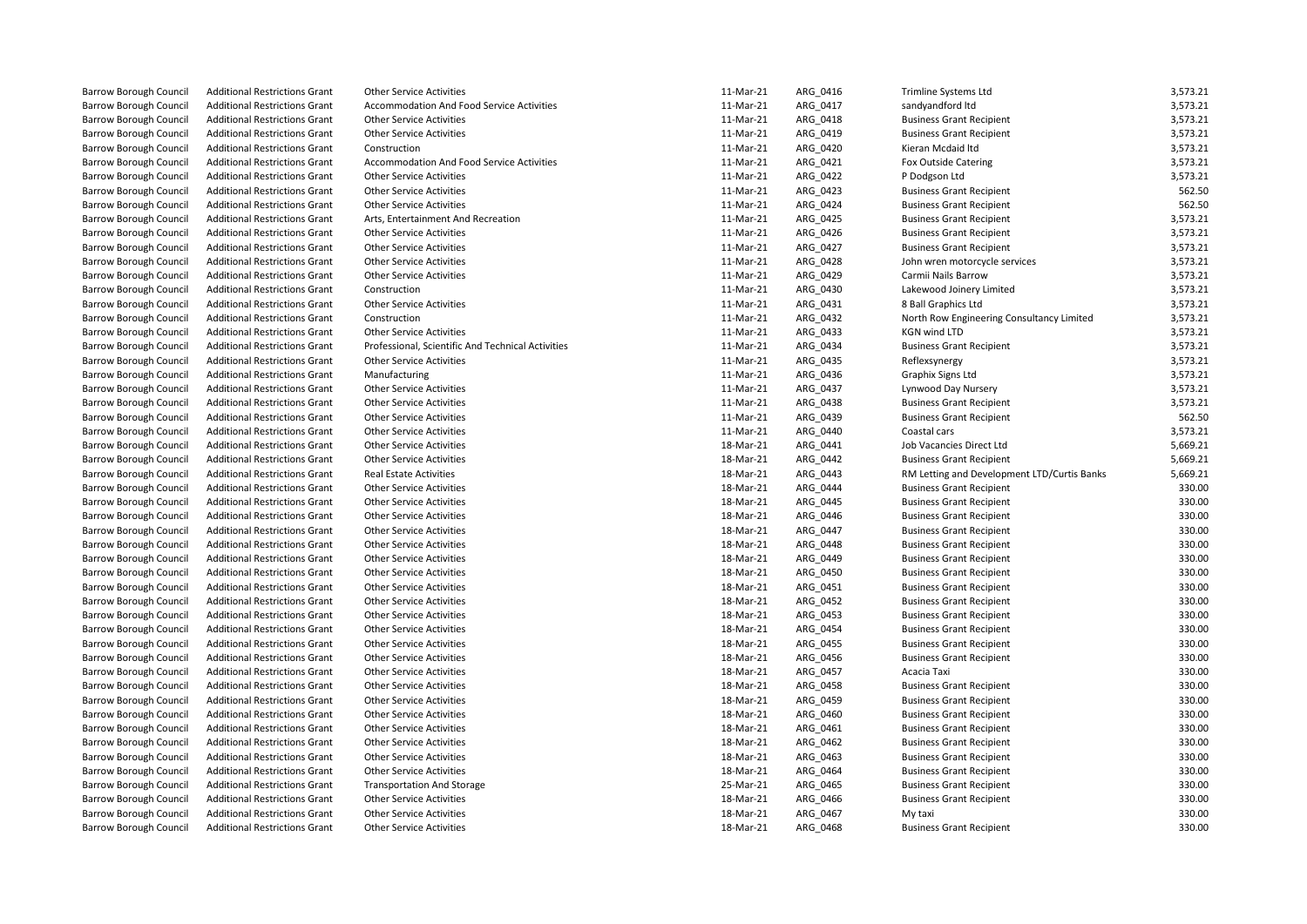| <b>Barrow Borough Council</b> | <b>Additional Restrictions Grant</b> | <b>Other Service Activities</b>   | 18-Mar-21 | ARG_0469 | <b>Business Grant Recipient</b> | 330.00           |
|-------------------------------|--------------------------------------|-----------------------------------|-----------|----------|---------------------------------|------------------|
| <b>Barrow Borough Council</b> | <b>Additional Restrictions Grant</b> | <b>Other Service Activities</b>   | 18-Mar-21 | ARG_0470 | <b>Business Grant Recipient</b> | 330.00           |
| <b>Barrow Borough Council</b> | <b>Additional Restrictions Grant</b> | <b>Other Service Activities</b>   | 18-Mar-21 | ARG_0471 | <b>Business Grant Recipient</b> | 330.00           |
| <b>Barrow Borough Council</b> | <b>Additional Restrictions Grant</b> | <b>Other Service Activities</b>   | 18-Mar-21 | ARG 0472 | <b>Business Grant Recipient</b> | 330.00           |
| <b>Barrow Borough Council</b> | <b>Additional Restrictions Grant</b> | <b>Transportation And Storage</b> | 18-Mar-21 | ARG_0473 | <b>Business Grant Recipient</b> | 330.00           |
| <b>Barrow Borough Council</b> | <b>Additional Restrictions Grant</b> | <b>Other Service Activities</b>   | 18-Mar-21 | ARG_0474 | <b>Business Grant Recipient</b> | 330.00           |
| <b>Barrow Borough Council</b> | <b>Additional Restrictions Grant</b> | <b>Other Service Activities</b>   | 18-Mar-21 | ARG_0475 | <b>Business Grant Recipient</b> | 330.00           |
| <b>Barrow Borough Council</b> | <b>Additional Restrictions Grant</b> | <b>Other Service Activities</b>   | 18-Mar-21 | ARG 0476 | <b>Business Grant Recipient</b> | 330.00           |
| <b>Barrow Borough Council</b> | <b>Additional Restrictions Grant</b> | <b>Other Service Activities</b>   | 18-Mar-21 | ARG_0477 | <b>Business Grant Recipient</b> | 330.00           |
| <b>Barrow Borough Council</b> | <b>Additional Restrictions Grant</b> | <b>Transportation And Storage</b> | 18-Mar-21 | ARG 0478 | 24/7 Barrow Limited             | 330.00           |
| <b>Barrow Borough Council</b> | <b>Additional Restrictions Grant</b> | <b>Transportation And Storage</b> | 18-Mar-21 | ARG_0479 | <b>Business Grant Recipient</b> | 330.00           |
| <b>Barrow Borough Council</b> | <b>Additional Restrictions Grant</b> | <b>Other Service Activities</b>   | 18-Mar-21 | ARG_0480 | <b>Business Grant Recipient</b> | 330.00           |
| <b>Barrow Borough Council</b> | <b>Additional Restrictions Grant</b> | <b>Other Service Activities</b>   | 18-Mar-21 | ARG_0481 | <b>Business Grant Recipient</b> | 330.00           |
| <b>Barrow Borough Council</b> | <b>Additional Restrictions Grant</b> | <b>Transportation And Storage</b> | 18-Mar-21 | ARG_0482 | <b>Business Grant Recipient</b> | 330.00           |
| <b>Barrow Borough Council</b> | <b>Additional Restrictions Grant</b> | <b>Other Service Activities</b>   | 18-Mar-21 | ARG 0483 | <b>Business Grant Recipient</b> | 330.00           |
| <b>Barrow Borough Council</b> | <b>Additional Restrictions Grant</b> | <b>Other Service Activities</b>   | 18-Mar-21 | ARG_0484 | <b>Business Grant Recipient</b> | 330.00           |
| <b>Barrow Borough Council</b> | <b>Additional Restrictions Grant</b> | <b>Other Service Activities</b>   | 18-Mar-21 | ARG_0485 | <b>Business Grant Recipient</b> | 330.00           |
| <b>Barrow Borough Council</b> | <b>Additional Restrictions Grant</b> | <b>Other Service Activities</b>   | 18-Mar-21 | ARG_0486 | <b>Business Grant Recipient</b> | 330.00           |
| <b>Barrow Borough Council</b> | <b>Additional Restrictions Grant</b> | <b>Other Service Activities</b>   | 18-Mar-21 | ARG_0487 | <b>Business Grant Recipient</b> | 330.00           |
| <b>Barrow Borough Council</b> | <b>Additional Restrictions Grant</b> | <b>Other Service Activities</b>   | 18-Mar-21 | ARG 0488 | <b>Business Grant Recipient</b> | 330.00           |
| <b>Barrow Borough Council</b> | <b>Additional Restrictions Grant</b> | <b>Other Service Activities</b>   | 18-Mar-21 | ARG_0489 | <b>Business Grant Recipient</b> | 330.00           |
| <b>Barrow Borough Council</b> | <b>Additional Restrictions Grant</b> | <b>Other Service Activities</b>   | 18-Mar-21 | ARG_0490 | Coastal Taxis                   | 330.00           |
| <b>Barrow Borough Council</b> | <b>Additional Restrictions Grant</b> | <b>Other Service Activities</b>   | 18-Mar-21 | ARG 0491 | <b>Business Grant Recipient</b> | 330.00           |
| <b>Barrow Borough Council</b> | <b>Additional Restrictions Grant</b> | <b>Other Service Activities</b>   | 18-Mar-21 | ARG_0492 | <b>Business Grant Recipient</b> | 330.00           |
| <b>Barrow Borough Council</b> | <b>Additional Restrictions Grant</b> | <b>Other Service Activities</b>   | 18-Mar-21 | ARG 0493 | <b>Business Grant Recipient</b> | 330.00           |
| <b>Barrow Borough Council</b> | <b>Additional Restrictions Grant</b> | <b>Other Service Activities</b>   | 18-Mar-21 | ARG 0494 | <b>Business Grant Recipient</b> | 330.00           |
| <b>Barrow Borough Council</b> | <b>Additional Restrictions Grant</b> | <b>Other Service Activities</b>   | 18-Mar-21 | ARG_0495 | <b>Business Grant Recipient</b> | 330.00           |
| <b>Barrow Borough Council</b> | <b>Additional Restrictions Grant</b> | <b>Other Service Activities</b>   | 18-Mar-21 | ARG_0496 | <b>Business Grant Recipient</b> | 330.00           |
| <b>Barrow Borough Council</b> | <b>Additional Restrictions Grant</b> | <b>Other Service Activities</b>   | 18-Mar-21 | ARG_0497 | <b>Business Grant Recipient</b> | 330.00           |
| <b>Barrow Borough Council</b> | <b>Additional Restrictions Grant</b> | <b>Other Service Activities</b>   | 18-Mar-21 | ARG_0498 | <b>Business Grant Recipient</b> | 330.00           |
| <b>Barrow Borough Council</b> | <b>Additional Restrictions Grant</b> | <b>Other Service Activities</b>   | 18-Mar-21 | ARG 0499 | <b>Business Grant Recipient</b> | 330.00           |
| <b>Barrow Borough Council</b> | <b>Additional Restrictions Grant</b> | <b>Other Service Activities</b>   | 18-Mar-21 | ARG_0500 | <b>Business Grant Recipient</b> | 330.00           |
| <b>Barrow Borough Council</b> | <b>Additional Restrictions Grant</b> | <b>Other Service Activities</b>   | 18-Mar-21 | ARG_0501 | <b>Business Grant Recipient</b> | 330.00           |
| <b>Barrow Borough Council</b> | <b>Additional Restrictions Grant</b> | <b>Other Service Activities</b>   | 18-Mar-21 | ARG_0502 | <b>Business Grant Recipient</b> | 330.00           |
| <b>Barrow Borough Council</b> | <b>Additional Restrictions Grant</b> | <b>Other Service Activities</b>   | 18-Mar-21 | ARG_0503 | <b>Business Grant Recipient</b> | 330.00           |
| <b>Barrow Borough Council</b> | <b>Additional Restrictions Grant</b> | <b>Other Service Activities</b>   | 18-Mar-21 | ARG_0504 | Acacia Taxis                    | 330.00           |
| <b>Barrow Borough Council</b> | <b>Additional Restrictions Grant</b> | <b>Other Service Activities</b>   | 18-Mar-21 | ARG 0505 | <b>Business Grant Recipient</b> | 330.00           |
| <b>Barrow Borough Council</b> | <b>Additional Restrictions Grant</b> | <b>Other Service Activities</b>   | 18-Mar-21 | ARG_0506 | <b>Business Grant Recipient</b> | 330.00           |
| <b>Barrow Borough Council</b> | <b>Additional Restrictions Grant</b> | <b>Other Service Activities</b>   | 18-Mar-21 | ARG_0507 | <b>Business Grant Recipient</b> | 330.00           |
| <b>Barrow Borough Council</b> | <b>Additional Restrictions Grant</b> | <b>Transportation And Storage</b> | 18-Mar-21 | ARG_0508 | <b>Business Grant Recipient</b> | 330.00           |
| <b>Barrow Borough Council</b> | <b>Additional Restrictions Grant</b> | <b>Other Service Activities</b>   | 18-Mar-21 | ARG_0509 | <b>Business Grant Recipient</b> | 330.00           |
| <b>Barrow Borough Council</b> | <b>Additional Restrictions Grant</b> | <b>Other Service Activities</b>   | 18-Mar-21 | ARG_0510 | <b>Business Grant Recipient</b> | 330.00           |
| <b>Barrow Borough Council</b> | <b>Additional Restrictions Grant</b> | <b>Other Service Activities</b>   | 18-Mar-21 |          | <b>Business Grant Recipient</b> | 330.00           |
|                               | <b>Additional Restrictions Grant</b> | <b>Other Service Activities</b>   | 18-Mar-21 | ARG_0511 |                                 | 330.00           |
| <b>Barrow Borough Council</b> |                                      |                                   |           | ARG_0512 | <b>Business Grant Recipient</b> |                  |
| <b>Barrow Borough Council</b> | <b>Additional Restrictions Grant</b> | <b>Other Service Activities</b>   | 18-Mar-21 | ARG_0513 | <b>Business Grant Recipient</b> | 330.00<br>330.00 |
| <b>Barrow Borough Council</b> | <b>Additional Restrictions Grant</b> | <b>Other Service Activities</b>   | 18-Mar-21 | ARG_0514 | <b>Business Grant Recipient</b> |                  |
| <b>Barrow Borough Council</b> | <b>Additional Restrictions Grant</b> | <b>Other Service Activities</b>   | 18-Mar-21 | ARG 0515 | <b>Business Grant Recipient</b> | 330.00           |
| <b>Barrow Borough Council</b> | <b>Additional Restrictions Grant</b> | <b>Other Service Activities</b>   | 18-Mar-21 | ARG_0516 | <b>Business Grant Recipient</b> | 330.00           |
| <b>Barrow Borough Council</b> | <b>Additional Restrictions Grant</b> | <b>Other Service Activities</b>   | 18-Mar-21 | ARG_0517 | <b>Business Grant Recipient</b> | 330.00           |
| <b>Barrow Borough Council</b> | <b>Additional Restrictions Grant</b> | <b>Other Service Activities</b>   | 18-Mar-21 | ARG_0518 | <b>Business Grant Recipient</b> | 330.00           |
| <b>Barrow Borough Council</b> | <b>Additional Restrictions Grant</b> | <b>Other Service Activities</b>   | 18-Mar-21 | ARG_0519 | <b>Business Grant Recipient</b> | 330.00           |
| <b>Barrow Borough Council</b> | <b>Additional Restrictions Grant</b> | <b>Other Service Activities</b>   | 18-Mar-21 | ARG_0520 | <b>Business Grant Recipient</b> | 330.00           |
| <b>Barrow Borough Council</b> | <b>Additional Restrictions Grant</b> | <b>Other Service Activities</b>   | 18-Mar-21 | ARG 0521 | Acacia Taxi                     | 330.00           |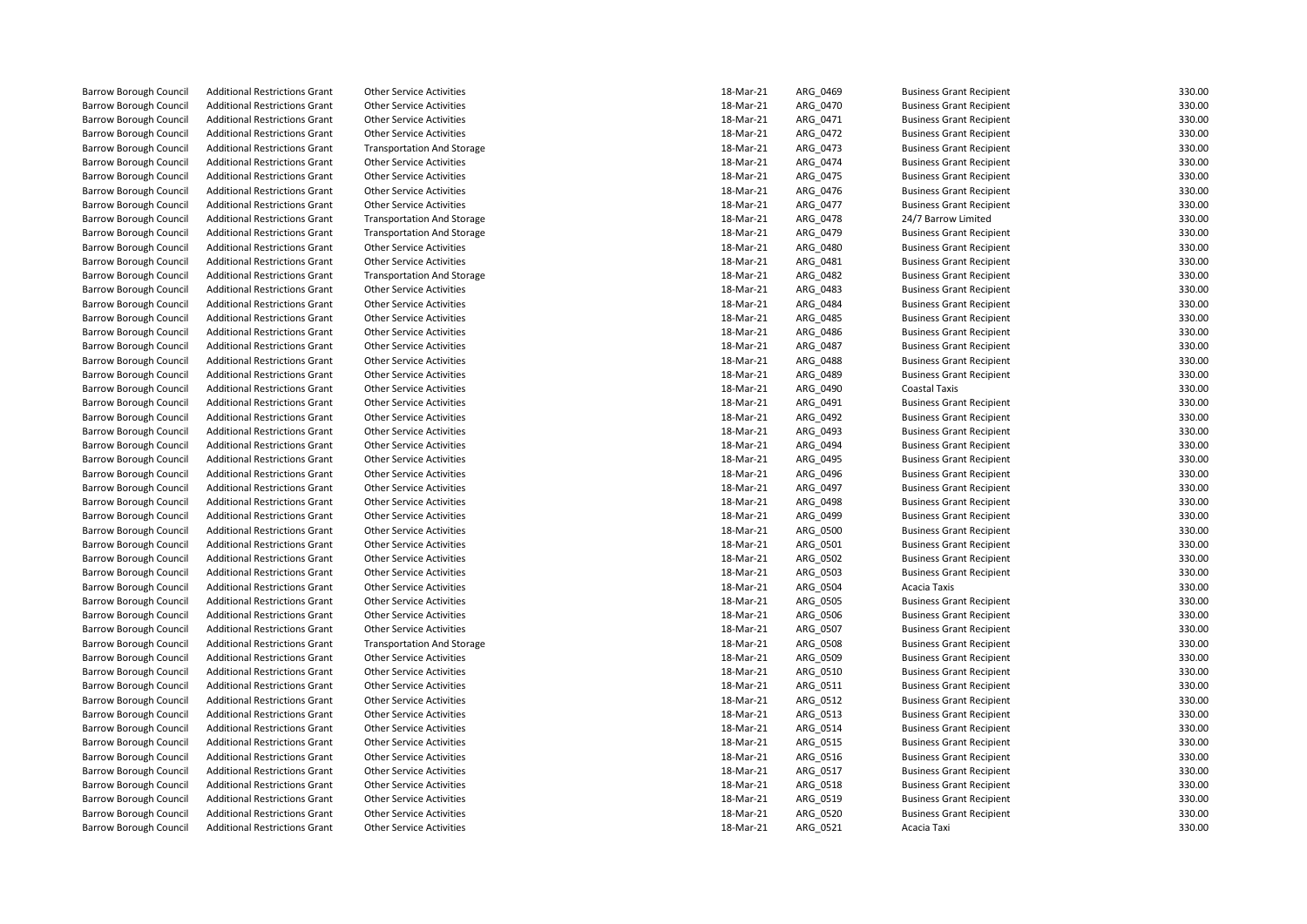| <b>Barrow Borough Council</b> | <b>Additional Restrictions Grant</b>                                         | <b>Other Service Activities</b>                                              | 18-Mar-21              | ARG_0522 | <b>Business Grant Recipient</b>                       | 330.00               |
|-------------------------------|------------------------------------------------------------------------------|------------------------------------------------------------------------------|------------------------|----------|-------------------------------------------------------|----------------------|
| <b>Barrow Borough Council</b> | <b>Additional Restrictions Grant</b>                                         | <b>Other Service Activities</b>                                              | 18-Mar-21              | ARG_0523 | <b>Business Grant Recipient</b>                       | 330.00               |
| <b>Barrow Borough Council</b> | <b>Additional Restrictions Grant</b>                                         | <b>Other Service Activities</b>                                              | 18-Mar-21              | ARG 0524 | <b>Business Grant Recipient</b>                       | 330.00               |
| <b>Barrow Borough Council</b> | <b>Additional Restrictions Grant</b>                                         | <b>Other Service Activities</b>                                              | 18-Mar-21              | ARG_0525 | <b>Business Grant Recipient</b>                       | 330.00               |
| <b>Barrow Borough Council</b> | <b>Additional Restrictions Grant</b>                                         | <b>Other Service Activities</b>                                              | 18-Mar-21              | ARG_0526 | <b>Business Grant Recipient</b>                       | 330.00               |
| <b>Barrow Borough Council</b> | <b>Additional Restrictions Grant</b>                                         | <b>Other Service Activities</b>                                              | 18-Mar-21              | ARG_0527 | <b>Business Grant Recipient</b>                       | 330.00               |
| <b>Barrow Borough Council</b> | <b>Additional Restrictions Grant</b>                                         | <b>Other Service Activities</b>                                              | 18-Mar-21              | ARG_0528 | <b>Business Grant Recipient</b>                       | 330.00               |
| <b>Barrow Borough Council</b> | <b>Additional Restrictions Grant</b>                                         | <b>Other Service Activities</b>                                              | 18-Mar-21              | ARG 0529 | <b>Business Grant Recipient</b>                       | 330.00               |
| <b>Barrow Borough Council</b> | <b>Additional Restrictions Grant</b>                                         | <b>Other Service Activities</b>                                              | 18-Mar-21              | ARG_0530 | <b>Business Grant Recipient</b>                       | 330.00               |
| <b>Barrow Borough Council</b> | <b>Additional Restrictions Grant</b>                                         | <b>Other Service Activities</b>                                              | 18-Mar-21              | ARG 0531 | <b>Business Grant Recipient</b>                       | 330.00               |
| <b>Barrow Borough Council</b> | <b>Additional Restrictions Grant</b>                                         | <b>Other Service Activities</b>                                              | 18-Mar-21              | ARG_0532 | <b>Business Grant Recipient</b>                       | 330.00               |
| <b>Barrow Borough Council</b> | <b>Additional Restrictions Grant</b>                                         | <b>Other Service Activities</b>                                              | 18-Mar-21              | ARG_0533 | <b>Business Grant Recipient</b>                       | 330.00               |
| <b>Barrow Borough Council</b> | <b>Additional Restrictions Grant</b>                                         | <b>Transportation And Storage</b>                                            | 18-Mar-21              | ARG_0534 | <b>Business Grant Recipient</b>                       | 330.00               |
| <b>Barrow Borough Council</b> | <b>Additional Restrictions Grant</b>                                         | <b>Other Service Activities</b>                                              | 18-Mar-21              | ARG_0535 | <b>Business Grant Recipient</b>                       | 330.00               |
| <b>Barrow Borough Council</b> | <b>Additional Restrictions Grant</b>                                         | <b>Other Service Activities</b>                                              | 18-Mar-21              | ARG 0536 | <b>Business Grant Recipient</b>                       | 330.00               |
| <b>Barrow Borough Council</b> | <b>Additional Restrictions Grant</b>                                         | <b>Other Service Activities</b>                                              | 18-Mar-21              | ARG_0537 | <b>Business Grant Recipient</b>                       | 330.00               |
| <b>Barrow Borough Council</b> | <b>Additional Restrictions Grant</b>                                         | <b>Other Service Activities</b>                                              | 18-Mar-21              | ARG_0538 | <b>Business Grant Recipient</b>                       | 330.00               |
| <b>Barrow Borough Council</b> | <b>Additional Restrictions Grant</b>                                         | <b>Other Service Activities</b>                                              | 18-Mar-21              | ARG_0539 | <b>Business Grant Recipient</b>                       | 330.00               |
| <b>Barrow Borough Council</b> | <b>Additional Restrictions Grant</b>                                         | <b>Other Service Activities</b>                                              | 18-Mar-21              | ARG_0540 | <b>Business Grant Recipient</b>                       | 330.00               |
| <b>Barrow Borough Council</b> | <b>Additional Restrictions Grant</b>                                         | <b>Other Service Activities</b>                                              | 18-Mar-21              | ARG 0541 | <b>Business Grant Recipient</b>                       | 330.00               |
| <b>Barrow Borough Council</b> | <b>Additional Restrictions Grant</b>                                         | <b>Other Service Activities</b>                                              | 18-Mar-21              | ARG_0542 | <b>Business Grant Recipient</b>                       | 330.00               |
| <b>Barrow Borough Council</b> | <b>Additional Restrictions Grant</b>                                         | <b>Other Service Activities</b>                                              | 18-Mar-21              | ARG_0543 | <b>Business Grant Recipient</b>                       | 330.00               |
| <b>Barrow Borough Council</b> | <b>Additional Restrictions Grant</b>                                         | <b>Other Service Activities</b>                                              | 18-Mar-21              | ARG 0544 | <b>Business Grant Recipient</b>                       | 330.00               |
| <b>Barrow Borough Council</b> | <b>Additional Restrictions Grant</b>                                         | <b>Other Service Activities</b>                                              | 18-Mar-21              | ARG_0545 | <b>Business Grant Recipient</b>                       | 330.00               |
| <b>Barrow Borough Council</b> | <b>Additional Restrictions Grant</b>                                         | <b>Other Service Activities</b>                                              | 18-Mar-21              | ARG 0546 | <b>Business Grant Recipient</b>                       | 330.00               |
| <b>Barrow Borough Council</b> | <b>Additional Restrictions Grant</b>                                         | <b>Other Service Activities</b>                                              | 18-Mar-21              | ARG 0547 | <b>Business Grant Recipient</b>                       | 330.00               |
| <b>Barrow Borough Council</b> | <b>Additional Restrictions Grant</b>                                         | <b>Other Service Activities</b>                                              | 18-Mar-21              | ARG_0548 | <b>Business Grant Recipient</b>                       | 330.00               |
| <b>Barrow Borough Council</b> | <b>Additional Restrictions Grant</b>                                         | <b>Other Service Activities</b>                                              | 18-Mar-21              | ARG_0549 | <b>Business Grant Recipient</b>                       | 330.00               |
| <b>Barrow Borough Council</b> | <b>Additional Restrictions Grant</b>                                         | <b>Other Service Activities</b>                                              | 18-Mar-21              | ARG_0550 | Getaway travel                                        | 330.00               |
| <b>Barrow Borough Council</b> | <b>Additional Restrictions Grant</b>                                         | <b>Other Service Activities</b>                                              | 18-Mar-21              | ARG 0551 | <b>Business Grant Recipient</b>                       | 330.00               |
| <b>Barrow Borough Council</b> | <b>Additional Restrictions Grant</b>                                         | <b>Other Service Activities</b>                                              | 18-Mar-21              | ARG 0552 | <b>Business Grant Recipient</b>                       | 330.00               |
| <b>Barrow Borough Council</b> | <b>Additional Restrictions Grant</b>                                         | Other Service Activities                                                     | 18-Mar-21              | ARG_0553 | <b>Business Grant Recipient</b>                       | 330.00               |
| <b>Barrow Borough Council</b> | <b>Additional Restrictions Grant</b>                                         | <b>Other Service Activities</b>                                              | 18-Mar-21              | ARG_0554 | <b>Business Grant Recipient</b>                       | 330.00               |
| <b>Barrow Borough Council</b> | <b>Additional Restrictions Grant</b>                                         | <b>Other Service Activities</b>                                              | 18-Mar-21              | ARG_0555 | <b>Business Grant Recipient</b>                       | 330.00               |
| <b>Barrow Borough Council</b> | <b>Additional Restrictions Grant</b>                                         | <b>Other Service Activities</b>                                              | 18-Mar-21              | ARG_0556 | <b>Business Grant Recipient</b>                       | 330.00               |
| <b>Barrow Borough Council</b> | <b>Additional Restrictions Grant</b>                                         | <b>Other Service Activities</b>                                              | 18-Mar-21              | ARG_0557 | <b>Business Grant Recipient</b>                       | 330.00               |
| <b>Barrow Borough Council</b> | <b>Additional Restrictions Grant</b>                                         | <b>Other Service Activities</b>                                              | 18-Mar-21              | ARG 0558 | <b>Business Grant Recipient</b>                       | 330.00               |
| <b>Barrow Borough Council</b> | <b>Additional Restrictions Grant</b>                                         | <b>Other Service Activities</b>                                              | 18-Mar-21              | ARG_0559 | <b>Business Grant Recipient</b>                       | 330.00               |
| <b>Barrow Borough Council</b> | <b>Additional Restrictions Grant</b>                                         | <b>Other Service Activities</b>                                              | 18-Mar-21              | ARG_0560 | <b>Business Grant Recipient</b>                       | 330.00               |
|                               |                                                                              |                                                                              |                        |          |                                                       |                      |
| <b>Barrow Borough Council</b> | <b>Additional Restrictions Grant</b><br><b>Additional Restrictions Grant</b> | <b>Other Service Activities</b><br>Accommodation And Food Service Activities | 18-Mar-21<br>18-Mar-21 | ARG_0561 | cumbria animal and hen rescue CIC<br>R I instance Itd | 2,096.00             |
| <b>Barrow Borough Council</b> |                                                                              | <b>Other Service Activities</b>                                              | 18-Mar-21              | ARG_0562 | Udrive barrow                                         | 2,096.00<br>2,096.00 |
| <b>Barrow Borough Council</b> | <b>Additional Restrictions Grant</b>                                         |                                                                              |                        | ARG 0563 |                                                       |                      |
| <b>Barrow Borough Council</b> | <b>Additional Restrictions Grant</b>                                         | Arts, Entertainment And Recreation                                           | 18-Mar-21              | ARG_0564 | South Lakes Motorhome Hire Ltd                        | 2,096.00             |
| <b>Barrow Borough Council</b> | <b>Additional Restrictions Grant</b>                                         | <b>Other Service Activities</b>                                              | 18-Mar-21              | ARG_0565 | Art Photography                                       | 2,096.00             |
| <b>Barrow Borough Council</b> | <b>Additional Restrictions Grant</b>                                         | Accommodation And Food Service Activities                                    | 18-Mar-21              | ARG_0566 | First Extra Hole Limited                              | 2,096.00             |
| <b>Barrow Borough Council</b> | <b>Additional Restrictions Grant</b>                                         | <b>Other Service Activities</b>                                              | 18-Mar-21              | ARG_0567 | Fussell's Travel Service Limited                      | 2,096.00             |
| <b>Barrow Borough Council</b> | <b>Additional Restrictions Grant</b>                                         | <b>Other Service Activities</b>                                              | 18-Mar-21              | ARG 0568 | <b>Business Grant Recipient</b>                       | 2,096.00             |
| <b>Barrow Borough Council</b> | <b>Additional Restrictions Grant</b>                                         | <b>Other Service Activities</b>                                              | 18-Mar-21              | ARG_0569 | <b>Business Grant Recipient</b>                       | 2,096.00             |
| <b>Barrow Borough Council</b> | <b>Additional Restrictions Grant</b>                                         | <b>Other Service Activities</b>                                              | 18-Mar-21              | ARG_0570 | <b>Business Grant Recipient</b>                       | 2,096.00             |
| <b>Barrow Borough Council</b> | <b>Additional Restrictions Grant</b>                                         | <b>Other Service Activities</b>                                              | 18-Mar-21              | ARG 0571 | South Lakeland smart repairs                          | 2,096.00             |
| <b>Barrow Borough Council</b> | <b>Additional Restrictions Grant</b>                                         | <b>Other Service Activities</b>                                              | 18-Mar-21              | ARG_0572 | <b>Business Grant Recipient</b>                       | 2,096.00             |
| <b>Barrow Borough Council</b> | <b>Additional Restrictions Grant</b>                                         | Accommodation And Food Service Activities                                    | 18-Mar-21              | ARG_0573 | <b>BATH STREET NEWS</b>                               | 2,096.00             |
| <b>Barrow Borough Council</b> | <b>Additional Restrictions Grant</b>                                         | <b>Other Service Activities</b>                                              | 18-Mar-21              | ARG 0574 | South Lakes Travel Ltd                                | 2,096.00             |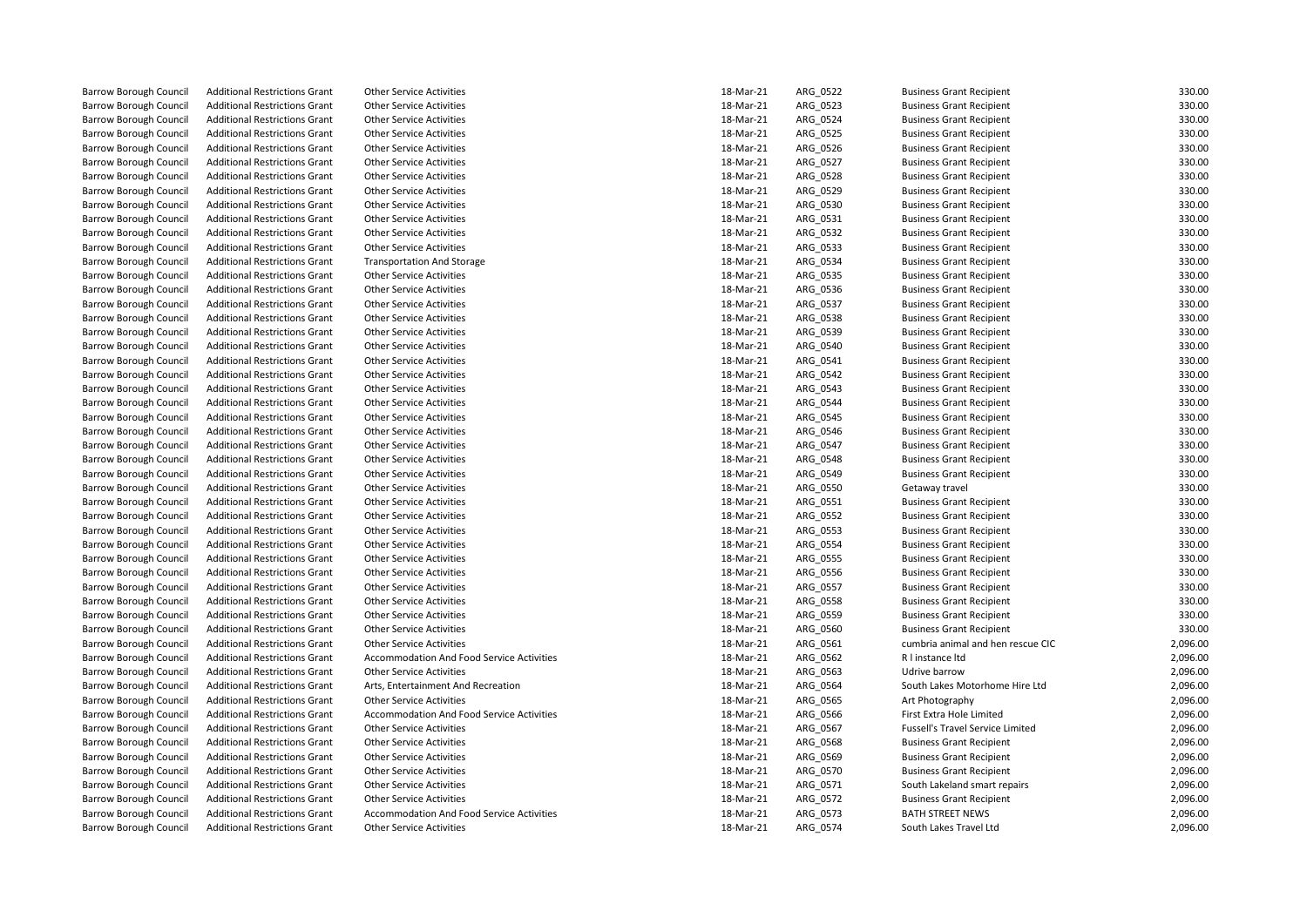| <b>Barrow Borough Council</b> | <b>Additional Restrictions Grant</b> | <b>Accommodation And Food Service Activities</b>                     | 18-Mar-21              | ARG_0575 | <b>Mrs Pickwicks</b>                              | 2,096.00             |
|-------------------------------|--------------------------------------|----------------------------------------------------------------------|------------------------|----------|---------------------------------------------------|----------------------|
| <b>Barrow Borough Council</b> | <b>Additional Restrictions Grant</b> | <b>Other Service Activities</b>                                      | 18-Mar-21              | ARG_0576 | Nifty Nails and Beauty                            | 2,096.00             |
| <b>Barrow Borough Council</b> | <b>Additional Restrictions Grant</b> | Wholesale And Retail Trade; Repair Of Motor Vehicles And Motorcycles | 18-Mar-21              | ARG_0577 | Par Links Services Ltd                            | 2,096.00             |
| <b>Barrow Borough Council</b> | <b>Additional Restrictions Grant</b> | <b>Other Service Activities</b>                                      | 18-Mar-21              | ARG 0578 | <b>INfurness Ltd</b>                              | 2,096.00             |
| <b>Barrow Borough Council</b> | <b>Additional Restrictions Grant</b> | <b>Other Service Activities</b>                                      | 18-Mar-21              | ARG_0579 | Park road kennels & cattery                       | 2,096.00             |
| <b>Barrow Borough Council</b> | <b>Additional Restrictions Grant</b> | <b>Other Service Activities</b>                                      | 18-Mar-21              | ARG_0580 | A.s autobody repairs                              | 2,096.00             |
| <b>Barrow Borough Council</b> | <b>Additional Restrictions Grant</b> | <b>Other Service Activities</b>                                      | 18-Mar-21              | ARG_0581 | <b>Business Grant Recipient</b>                   | 2,096.00             |
| <b>Barrow Borough Council</b> | <b>Additional Restrictions Grant</b> | <b>Other Service Activities</b>                                      | 18-Mar-21              | ARG_0582 | Anthony Roberts Training                          | 2,096.00             |
| <b>Barrow Borough Council</b> | <b>Additional Restrictions Grant</b> | Accommodation And Food Service Activities                            | 18-Mar-21              | ARG_0583 | <b>Business Grant Recipient</b>                   | 2,096.00             |
| <b>Barrow Borough Council</b> | <b>Additional Restrictions Grant</b> | <b>Other Service Activities</b>                                      | 18-Mar-21              | ARG_0584 | Tudor car services ltd                            | 2,096.00             |
| <b>Barrow Borough Council</b> | <b>Additional Restrictions Grant</b> | <b>Other Service Activities</b>                                      | 18-Mar-21              | ARG_0585 | <b>Business Grant Recipient</b>                   | 2,096.00             |
| <b>Barrow Borough Council</b> | <b>Additional Restrictions Grant</b> | <b>Other Service Activities</b>                                      | 18-Mar-21              |          | <b>Business Grant Recipient</b>                   | 2,096.00             |
|                               |                                      |                                                                      |                        | ARG_0586 |                                                   |                      |
| <b>Barrow Borough Council</b> | <b>Additional Restrictions Grant</b> | Accommodation And Food Service Activities                            | 18-Mar-21<br>18-Mar-21 | ARG_0587 | Fiesta Outside Catering                           | 2,096.00<br>2,096.00 |
| <b>Barrow Borough Council</b> | <b>Additional Restrictions Grant</b> | <b>Other Service Activities</b>                                      |                        | ARG_0588 | Gaz Cargan Itd                                    |                      |
| <b>Barrow Borough Council</b> | <b>Additional Restrictions Grant</b> | Arts, Entertainment And Recreation                                   | 18-Mar-21              | ARG_0589 | Furness Broadcast Media Ltd. (CIC)                | 2,096.00             |
| <b>Barrow Borough Council</b> | <b>Additional Restrictions Grant</b> | <b>Other Service Activities</b>                                      | 18-Mar-21              | ARG_0590 | <b>Business Grant Recipient</b>                   | 2,096.00             |
| <b>Barrow Borough Council</b> | <b>Additional Restrictions Grant</b> | Wholesale And Retail Trade; Repair Of Motor Vehicles And Motorcycles | 18-Mar-21              | ARG_0591 | the corner shop                                   | 2,096.00             |
| <b>Barrow Borough Council</b> | <b>Additional Restrictions Grant</b> | Wholesale And Retail Trade; Repair Of Motor Vehicles And Motorcycles | 18-Mar-21              | ARG_0592 | <b>Business Grant Recipient</b>                   | 2,096.00             |
| <b>Barrow Borough Council</b> | <b>Additional Restrictions Grant</b> | <b>Other Service Activities</b>                                      | 18-Mar-21              | ARG_0593 | <b>Sitting Pretty</b>                             | 2,096.00             |
| <b>Barrow Borough Council</b> | <b>Additional Restrictions Grant</b> | Wholesale And Retail Trade; Repair Of Motor Vehicles And Motorcycles | 18-Mar-21              | ARG 0594 | Cumbria Commercial Kitchens Limited               | 2,096.00             |
| <b>Barrow Borough Council</b> | <b>Additional Restrictions Grant</b> | <b>Other Service Activities</b>                                      | 18-Mar-21              | ARG_0595 | Advanced Digital Media Ltd                        | 2,096.00             |
| <b>Barrow Borough Council</b> | <b>Additional Restrictions Grant</b> | <b>Other Service Activities</b>                                      | 18-Mar-21              | ARG_0596 | Beauty by Natasha                                 | 2,096.00             |
| <b>Barrow Borough Council</b> | <b>Additional Restrictions Grant</b> | <b>Other Service Activities</b>                                      | 18-Mar-21              | ARG 0597 | <b>Business Grant Recipient</b>                   | 2,096.00             |
| <b>Barrow Borough Council</b> | <b>Additional Restrictions Grant</b> | <b>Other Service Activities</b>                                      | 18-Mar-21              | ARG_0598 | <b>Business Grant Recipient</b>                   | 2,096.00             |
| <b>Barrow Borough Council</b> | <b>Additional Restrictions Grant</b> | Information And Communication                                        | 18-Mar-21              | ARG_0599 | Top Level Domains Ltd                             | 2,096.00             |
| <b>Barrow Borough Council</b> | <b>Additional Restrictions Grant</b> | <b>Other Service Activities</b>                                      | 18-Mar-21              | ARG 0600 | Caroline arnold sports therapy and Pilates clinic | 2,096.00             |
| <b>Barrow Borough Council</b> | <b>Additional Restrictions Grant</b> | <b>Real Estate Activities</b>                                        | 18-Mar-21              | ARG_0601 | south lakes lettings                              | 2,096.00             |
| <b>Barrow Borough Council</b> | <b>Additional Restrictions Grant</b> | <b>Other Service Activities</b>                                      | 18-Mar-21              | ARG_0602 | <b>BARROW &amp; DISTRICT CAR REPAIRS</b>          | 2,096.00             |
| <b>Barrow Borough Council</b> | <b>Additional Restrictions Grant</b> | <b>Other Service Activities</b>                                      | 18-Mar-21              | ARG 0603 | Gwazi                                             | 2,096.00             |
| <b>Barrow Borough Council</b> | <b>Additional Restrictions Grant</b> | Accommodation And Food Service Activities                            | 18-Mar-21              | ARG_0604 | Barrow-Rooms2Let                                  | 2,096.00             |
| <b>Barrow Borough Council</b> | <b>Additional Restrictions Grant</b> | <b>Other Service Activities</b>                                      | 18-Mar-21              | ARG_0605 | <b>Business Grant Recipient</b>                   | 2,096.00             |
| <b>Barrow Borough Council</b> | <b>Additional Restrictions Grant</b> | Accommodation And Food Service Activities                            | 18-Mar-21              | ARG 0606 | Pavilion cafe (barrow)                            | 2,096.00             |
| <b>Barrow Borough Council</b> | <b>Additional Restrictions Grant</b> | <b>Other Service Activities</b>                                      | 18-Mar-21              | ARG_0607 | Caroline Hodgson Itd                              | 2,096.00             |
| <b>Barrow Borough Council</b> | <b>Additional Restrictions Grant</b> | <b>Transportation And Storage</b>                                    | 18-Mar-21              | ARG_0608 | Pye Removals                                      | 2,096.00             |
| <b>Barrow Borough Council</b> | <b>Additional Restrictions Grant</b> | <b>Real Estate Activities</b>                                        | 18-Mar-21              | ARG 0609 | Musson Projects LLP                               | 2,096.00             |
| <b>Barrow Borough Council</b> | <b>Additional Restrictions Grant</b> | <b>Other Service Activities</b>                                      | 18-Mar-21              | ARG_0610 | Psychotherapy Solutions UK LTD                    | 2,096.00             |
| <b>Barrow Borough Council</b> | <b>Additional Restrictions Grant</b> | Construction                                                         | 18-Mar-21              | ARG_0611 | G.E.L Tiling Solutions UK LTD                     | 2,096.00             |
| <b>Barrow Borough Council</b> | <b>Additional Restrictions Grant</b> | <b>Other Service Activities</b>                                      | 18-Mar-21              | ARG 0612 | My Kind of Clean - Commercial                     | 2,096.00             |
| <b>Barrow Borough Council</b> | <b>Additional Restrictions Grant</b> | <b>Other Service Activities</b>                                      | 18-Mar-21              | ARG_0613 | Beauty and colonics at 58                         | 2,096.00             |
| <b>Barrow Borough Council</b> | <b>Additional Restrictions Grant</b> | <b>Other Service Activities</b>                                      | 18-Mar-21              | ARG_0614 | <b>Business Grant Recipient</b>                   | 2,096.00             |
| <b>Barrow Borough Council</b> | <b>Additional Restrictions Grant</b> | <b>Other Service Activities</b>                                      | 18-Mar-21              | ARG 0615 | Leanne's Nails                                    | 2,096.00             |
| <b>Barrow Borough Council</b> | <b>Additional Restrictions Grant</b> | <b>Other Service Activities</b>                                      | 18-Mar-21              | ARG_0616 | Smeaton & Holmes Ltd                              | 2,096.00             |
| <b>Barrow Borough Council</b> | <b>Additional Restrictions Grant</b> | <b>Other Service Activities</b>                                      | 18-Mar-21              | ARG_0617 | <b>Furness Aesthetics</b>                         | 2,096.00             |
| <b>Barrow Borough Council</b> | <b>Additional Restrictions Grant</b> | <b>Other Service Activities</b>                                      | 18-Mar-21              | ARG 0618 | <b>Bella Nails and Beauty</b>                     | 2,096.00             |
| <b>Barrow Borough Council</b> | <b>Additional Restrictions Grant</b> | <b>Other Service Activities</b>                                      | 18-Mar-21              | ARG_0619 | <b>Business Grant Recipient</b>                   | 2,096.00             |
| <b>Barrow Borough Council</b> | <b>Additional Restrictions Grant</b> | <b>Other Service Activities</b>                                      | 18-Mar-21              | ARG_0620 | <b>Business Grant Recipient</b>                   | 2,096.00             |
| <b>Barrow Borough Council</b> | <b>Additional Restrictions Grant</b> | <b>Other Service Activities</b>                                      | 18-Mar-21              | ARG 0621 | <b>Business Grant Recipient</b>                   | 2,096.00             |
| <b>Barrow Borough Council</b> | <b>Additional Restrictions Grant</b> | <b>Other Service Activities</b>                                      | 18-Mar-21              | ARG_0622 | <b>Business Grant Recipient</b>                   | 2,096.00             |
| <b>Barrow Borough Council</b> | <b>Additional Restrictions Grant</b> | <b>Other Service Activities</b>                                      | 18-Mar-21              | ARG_0623 | Geoff's School of Motoring                        | 2,096.00             |
| <b>Barrow Borough Council</b> | <b>Additional Restrictions Grant</b> | <b>Other Service Activities</b>                                      | 18-Mar-21              | ARG 0624 | Anthony (Tony) macmillan decorating               | 2,096.00             |
| <b>Barrow Borough Council</b> | <b>Additional Restrictions Grant</b> | <b>Other Service Activities</b>                                      | 18-Mar-21              | ARG_0625 | westcoast catering and laundry services Itd       | 2,096.00             |
| <b>Barrow Borough Council</b> | <b>Additional Restrictions Grant</b> | Accommodation And Food Service Activities                            | 18-Mar-21              | ARG_0626 | Sanctuary Guesthouse                              | 2,096.00             |
| <b>Barrow Borough Council</b> | <b>Additional Restrictions Grant</b> | <b>Other Service Activities</b>                                      | 18-Mar-21              | ARG 0627 | <b>Business Grant Recipient</b>                   | 2,096.00             |
|                               |                                      |                                                                      |                        |          |                                                   |                      |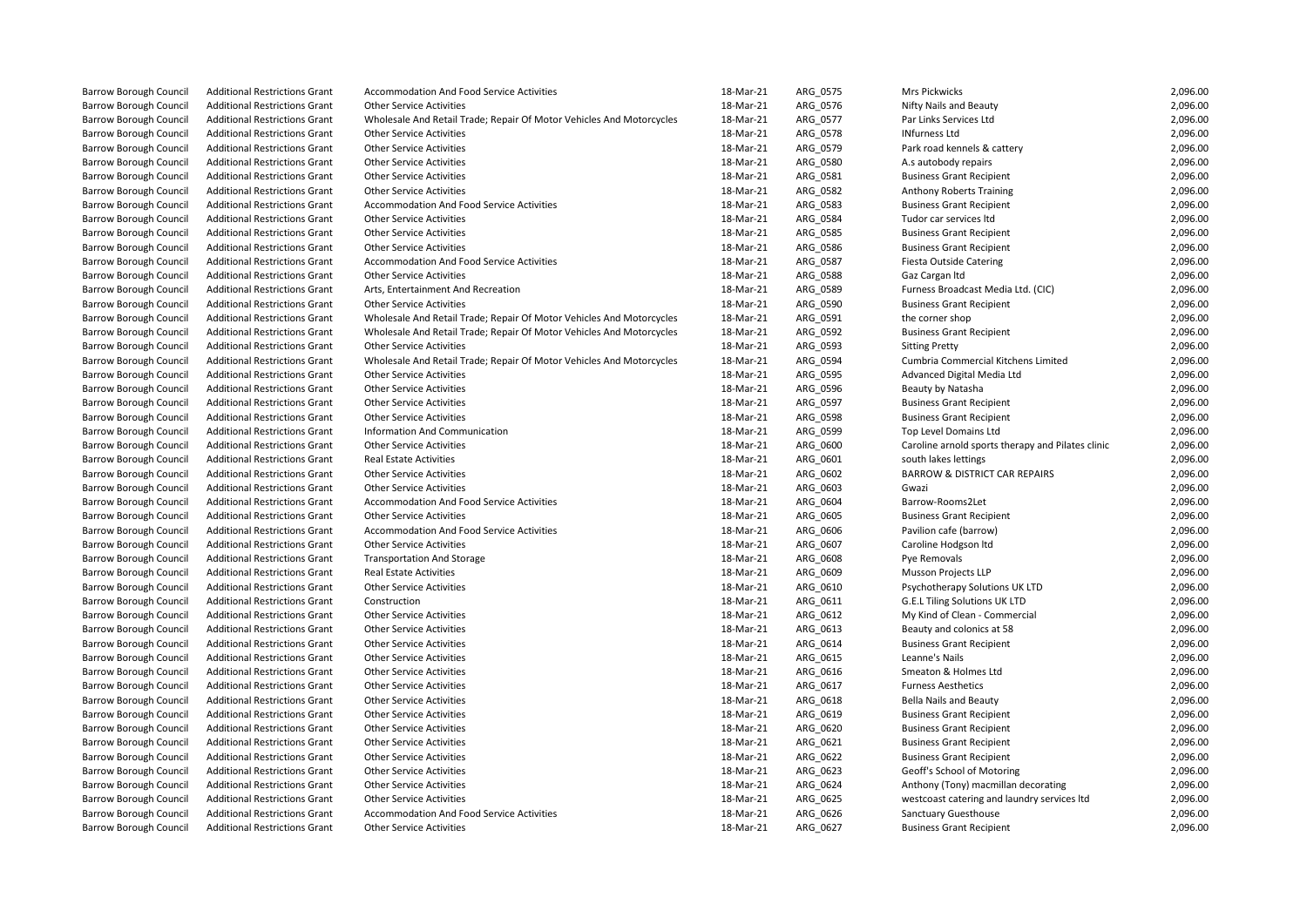| <b>Barrow Borough Council</b> | <b>Additional Restrictions Grant</b> | Arts, Entertainment And Recreation                                   | 18-Mar-21 | ARG_0628 | Little Rebels                                             | 2,096.00 |
|-------------------------------|--------------------------------------|----------------------------------------------------------------------|-----------|----------|-----------------------------------------------------------|----------|
| <b>Barrow Borough Council</b> | <b>Additional Restrictions Grant</b> | <b>Other Service Activities</b>                                      | 18-Mar-21 | ARG 0629 | <b>Business Grant Recipient</b>                           | 2,096.00 |
| <b>Barrow Borough Council</b> | <b>Additional Restrictions Grant</b> | <b>Other Service Activities</b>                                      | 18-Mar-21 | ARG_0630 | <b>Business Grant Recipient</b>                           | 2,096.00 |
| <b>Barrow Borough Council</b> | <b>Additional Restrictions Grant</b> | Accommodation And Food Service Activities                            | 18-Mar-21 | ARG_0631 | Matties Fish and Chips                                    | 2,096.00 |
| <b>Barrow Borough Council</b> | <b>Additional Restrictions Grant</b> | Professional, Scientific And Technical Activities                    | 18-Mar-21 | ARG_0632 | <b>Business Grant Recipient</b>                           | 2,096.00 |
| <b>Barrow Borough Council</b> | <b>Additional Restrictions Grant</b> | <b>Accommodation And Food Service Activities</b>                     | 18-Mar-21 | ARG 0633 | Millwood Lodge                                            | 2,096.00 |
| <b>Barrow Borough Council</b> | <b>Additional Restrictions Grant</b> | <b>Other Service Activities</b>                                      | 18-Mar-21 | ARG_0634 | Petes fruit and veg                                       | 2,096.00 |
| <b>Barrow Borough Council</b> | <b>Additional Restrictions Grant</b> | <b>Other Service Activities</b>                                      | 18-Mar-21 | ARG_0635 | <b>Business Grant Recipient</b>                           | 2,096.00 |
| <b>Barrow Borough Council</b> | <b>Additional Restrictions Grant</b> | <b>Other Service Activities</b>                                      | 18-Mar-21 | ARG 0636 | <b>Business Grant Recipient</b>                           | 2,096.00 |
| <b>Barrow Borough Council</b> | <b>Additional Restrictions Grant</b> | <b>Other Service Activities</b>                                      | 18-Mar-21 | ARG_0637 | <b>Business Grant Recipient</b>                           | 2,096.00 |
| <b>Barrow Borough Council</b> | <b>Additional Restrictions Grant</b> | Construction                                                         | 18-Mar-21 | ARG_0638 | Brows and lashes by jen limited                           | 2,096.00 |
| <b>Barrow Borough Council</b> | <b>Additional Restrictions Grant</b> | <b>Other Service Activities</b>                                      | 18-Mar-21 | ARG 0639 | Beauty By Rosie                                           | 2,096.00 |
| <b>Barrow Borough Council</b> | <b>Additional Restrictions Grant</b> | Construction                                                         | 18-Mar-21 | ARG_0640 | AMPM                                                      | 2,096.00 |
| <b>Barrow Borough Council</b> | <b>Additional Restrictions Grant</b> | <b>Other Service Activities</b>                                      | 18-Mar-21 | ARG 0641 | <b>Business Grant Recipient</b>                           | 2,096.00 |
| <b>Barrow Borough Council</b> | <b>Additional Restrictions Grant</b> | <b>Other Service Activities</b>                                      | 18-Mar-21 | ARG 0642 | <b>Fitzpatrick Technology Limited</b>                     | 2,096.00 |
| <b>Barrow Borough Council</b> | <b>Additional Restrictions Grant</b> | <b>Other Service Activities</b>                                      | 18-Mar-21 | ARG 0643 | Skills Shop Ltd                                           | 2,096.00 |
| <b>Barrow Borough Council</b> | <b>Additional Restrictions Grant</b> | Construction                                                         | 18-Mar-21 | ARG_0644 | <b>TAIDESCO</b>                                           | 2,096.00 |
| <b>Barrow Borough Council</b> | <b>Additional Restrictions Grant</b> | Accommodation And Food Service Activities                            | 18-Mar-21 | ARG_0645 | Grilla cheese                                             | 2,096.00 |
| <b>Barrow Borough Council</b> | <b>Additional Restrictions Grant</b> | <b>Other Service Activities</b>                                      | 18-Mar-21 | ARG_0646 | <b>Business Grant Recipient</b>                           | 2,096.00 |
| <b>Barrow Borough Council</b> | <b>Additional Restrictions Grant</b> | Arts, Entertainment And Recreation                                   | 18-Mar-21 | ARG 0647 | Wyllie Ltd                                                | 2,096.00 |
| <b>Barrow Borough Council</b> | <b>Additional Restrictions Grant</b> | <b>Other Service Activities</b>                                      | 18-Mar-21 | ARG_0648 | Roundhills Bespoke Boarding Kennels                       | 2,096.00 |
| <b>Barrow Borough Council</b> | <b>Additional Restrictions Grant</b> | Wholesale And Retail Trade; Repair Of Motor Vehicles And Motorcycles | 18-Mar-21 | ARG_0649 | <b>Brian Clarke LTD</b>                                   | 2,096.00 |
| <b>Barrow Borough Council</b> | <b>Additional Restrictions Grant</b> | <b>Other Service Activities</b>                                      | 18-Mar-21 | ARG_0650 | <b>Business Grant Recipient</b>                           | 2,096.00 |
| <b>Barrow Borough Council</b> | <b>Additional Restrictions Grant</b> | Information And Communication                                        | 18-Mar-21 | ARG_0651 | S c global marketing limited                              | 2,096.00 |
| <b>Barrow Borough Council</b> | <b>Additional Restrictions Grant</b> | <b>Other Service Activities</b>                                      | 18-Mar-21 | ARG_0652 | Mandie Bowker Hair                                        | 2,096.00 |
| <b>Barrow Borough Council</b> | <b>Additional Restrictions Grant</b> | <b>Other Service Activities</b>                                      | 18-Mar-21 | ARG 0653 | <b>Business Grant Recipient</b>                           | 2,096.00 |
| <b>Barrow Borough Council</b> | <b>Additional Restrictions Grant</b> | <b>Other Service Activities</b>                                      | 18-Mar-21 | ARG_0654 | <b>Business Grant Recipient</b>                           | 2,096.00 |
| <b>Barrow Borough Council</b> | <b>Additional Restrictions Grant</b> | <b>Transportation And Storage</b>                                    | 18-Mar-21 | ARG_0655 | 24/7 Barrow Ltd                                           | 2,096.00 |
| <b>Barrow Borough Council</b> | <b>Additional Restrictions Grant</b> | <b>Other Service Activities</b>                                      | 18-Mar-21 | ARG_0656 | <b>Business Grant Recipient</b>                           | 2,096.00 |
| <b>Barrow Borough Council</b> | <b>Additional Restrictions Grant</b> | <b>Other Service Activities</b>                                      | 18-Mar-21 | ARG_0657 | <b>LMR Creative Ltd</b>                                   | 2,096.00 |
| <b>Barrow Borough Council</b> | <b>Additional Restrictions Grant</b> | Wholesale And Retail Trade; Repair Of Motor Vehicles And Motorcycles | 18-Mar-21 | ARG 0658 | Pastures New Healthfoods                                  | 2,096.00 |
| <b>Barrow Borough Council</b> | <b>Additional Restrictions Grant</b> | <b>Other Service Activities</b>                                      | 18-Mar-21 | ARG 0659 | Canderson Ltd                                             | 2,096.00 |
| <b>Barrow Borough Council</b> | <b>Additional Restrictions Grant</b> | Wholesale And Retail Trade; Repair Of Motor Vehicles And Motorcycles | 18-Mar-21 | ARG_0660 | R Forrest Ltd                                             | 2,096.00 |
| <b>Barrow Borough Council</b> | <b>Additional Restrictions Grant</b> | <b>Other Service Activities</b>                                      | 18-Mar-21 | ARG_0661 | <b>Business Grant Recipient</b>                           | 2,096.00 |
| <b>Barrow Borough Council</b> | <b>Additional Restrictions Grant</b> | Wholesale And Retail Trade; Repair Of Motor Vehicles And Motorcycles | 18-Mar-21 | ARG 0662 | <b>Business Grant Recipient</b>                           | 2,096.00 |
| <b>Barrow Borough Council</b> | <b>Additional Restrictions Grant</b> | Manufacturing                                                        | 18-Mar-21 | ARG_0663 | Brian Mawson & Son Ltd                                    | 2,096.00 |
| <b>Barrow Borough Council</b> | <b>Additional Restrictions Grant</b> | Information And Communication                                        | 18-Mar-21 | ARG_0664 | Hyson group Ltd                                           | 2,096.00 |
| <b>Barrow Borough Council</b> | <b>Additional Restrictions Grant</b> | <b>Accommodation And Food Service Activities</b>                     | 18-Mar-21 | ARG 0665 | Bake shed Itd                                             | 2,096.00 |
| <b>Barrow Borough Council</b> | <b>Additional Restrictions Grant</b> | Arts, Entertainment And Recreation                                   | 18-Mar-21 | ARG_0666 | <b>Business Grant Recipient</b>                           | 2,096.00 |
| <b>Barrow Borough Council</b> | <b>Additional Restrictions Grant</b> | <b>Other Service Activities</b>                                      | 18-Mar-21 | ARG_0667 | <b>Business Grant Recipient</b>                           | 2,096.00 |
| <b>Barrow Borough Council</b> | <b>Additional Restrictions Grant</b> | <b>Other Service Activities</b>                                      | 18-Mar-21 | ARG 0668 | DEFINITION hair nails & beauv                             | 2,096.00 |
| <b>Barrow Borough Council</b> | <b>Additional Restrictions Grant</b> | Wholesale And Retail Trade; Repair Of Motor Vehicles And Motorcycles | 18-Mar-21 | ARG_0669 | Sillfield Farms Barrow Limited                            | 2,096.00 |
| <b>Barrow Borough Council</b> | <b>Additional Restrictions Grant</b> | Arts, Entertainment And Recreation                                   | 18-Mar-21 | ARG_0670 | Furness Gliding Club Proprietary Ltd T/A Lakes Gliding Cl | 2,096.00 |
| <b>Barrow Borough Council</b> | <b>Additional Restrictions Grant</b> | <b>Other Service Activities</b>                                      | 18-Mar-21 | ARG 0671 | Little Simon's Marketplace                                | 2,096.00 |
| <b>Barrow Borough Council</b> | <b>Additional Restrictions Grant</b> | Professional, Scientific And Technical Activities                    | 18-Mar-21 | ARG_0672 | Eason Podiatry Ltd                                        | 2,096.00 |
| <b>Barrow Borough Council</b> | <b>Additional Restrictions Grant</b> | <b>Other Service Activities</b>                                      | 18-Mar-21 | ARG_0673 | <b>Business Grant Recipient</b>                           | 2,096.00 |
| <b>Barrow Borough Council</b> | <b>Additional Restrictions Grant</b> | <b>Other Service Activities</b>                                      | 18-Mar-21 | ARG 0674 | <b>Business Grant Recipient</b>                           | 2,096.00 |
| <b>Barrow Borough Council</b> | <b>Additional Restrictions Grant</b> | <b>Other Service Activities</b>                                      | 18-Mar-21 | ARG_0675 | <b>Business Grant Recipient</b>                           | 2,096.00 |
| <b>Barrow Borough Council</b> | <b>Additional Restrictions Grant</b> | <b>Other Service Activities</b>                                      | 18-Mar-21 | ARG_0676 | <b>Furness Chiropractic</b>                               | 2,096.00 |
| <b>Barrow Borough Council</b> | <b>Additional Restrictions Grant</b> | Construction                                                         | 18-Mar-21 | ARG 0677 | A HOLDENS LIMITED                                         | 2,096.00 |
| <b>Barrow Borough Council</b> | <b>Additional Restrictions Grant</b> | <b>Other Service Activities</b>                                      | 18-Mar-21 | ARG_0678 | Hair by Amy Moncrief                                      | 2,096.00 |
| <b>Barrow Borough Council</b> | <b>Additional Restrictions Grant</b> | <b>Other Service Activities</b>                                      | 18-Mar-21 | ARG_0679 | <b>Business Grant Recipient</b>                           | 2,096.00 |
| <b>Barrow Borough Council</b> | <b>Additional Restrictions Grant</b> | Wholesale And Retail Trade; Repair Of Motor Vehicles And Motorcycles | 18-Mar-21 | ARG 0680 | <b>DRACULA SHOP LTD</b>                                   | 2,096.00 |
|                               |                                      |                                                                      |           |          |                                                           |          |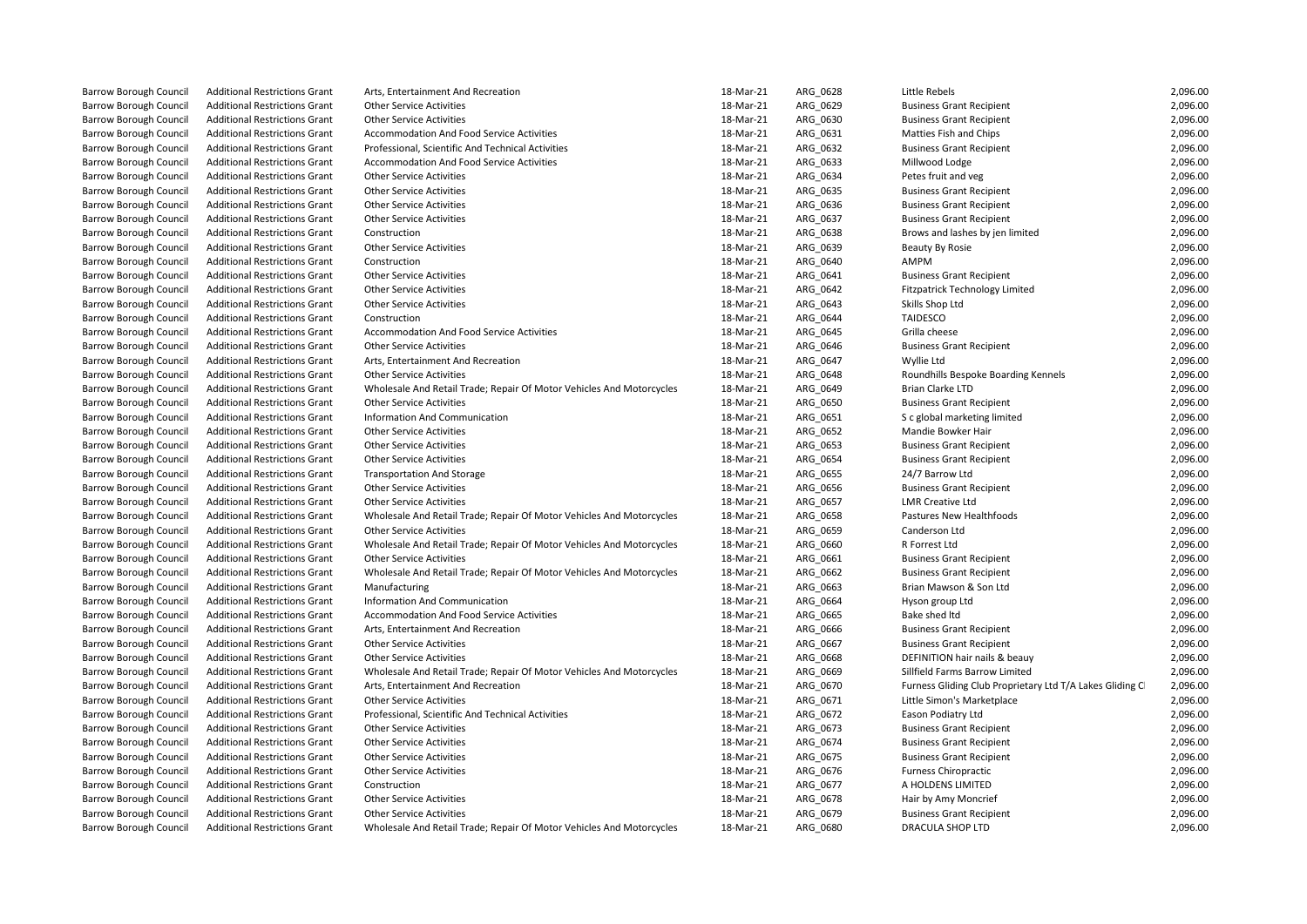| <b>Barrow Borough Council</b> | <b>Additional Restrictions Grant</b> | Accommodation And Food Service Activities                            | 18-Mar-21 | ARG_0681 | Tim Baker Ltd                                    | 2,096.00 |
|-------------------------------|--------------------------------------|----------------------------------------------------------------------|-----------|----------|--------------------------------------------------|----------|
| <b>Barrow Borough Council</b> | <b>Additional Restrictions Grant</b> | <b>Other Service Activities</b>                                      | 18-Mar-21 | ARG 0682 | Neil McDougall Ltd                               | 2,096.00 |
| <b>Barrow Borough Council</b> | <b>Additional Restrictions Grant</b> | Wholesale And Retail Trade; Repair Of Motor Vehicles And Motorcycles | 18-Mar-21 | ARG_0683 | <b>Business Grant Recipient</b>                  | 2,096.00 |
| <b>Barrow Borough Council</b> | <b>Additional Restrictions Grant</b> | Wholesale And Retail Trade; Repair Of Motor Vehicles And Motorcycles | 18-Mar-21 | ARG 0684 | Raphaelle Beauty Artistry                        | 2,096.00 |
| <b>Barrow Borough Council</b> | <b>Additional Restrictions Grant</b> | Wholesale And Retail Trade; Repair Of Motor Vehicles And Motorcycles | 18-Mar-21 | ARG_0685 | Woodbine dairy Ltd                               | 2,096.00 |
| Barrow Borough Council        | <b>Additional Restrictions Grant</b> | <b>Other Service Activities</b>                                      | 18-Mar-21 | ARG_0686 | <b>Business Grant Recipient</b>                  | 2,096.00 |
| <b>Barrow Borough Council</b> | <b>Additional Restrictions Grant</b> | <b>Other Service Activities</b>                                      | 18-Mar-21 | ARG_0687 | Schneider Road Car Sales                         | 2,096.00 |
| <b>Barrow Borough Council</b> | <b>Additional Restrictions Grant</b> | Wholesale And Retail Trade; Repair Of Motor Vehicles And Motorcycles | 18-Mar-21 | ARG 0688 | Carabarlife                                      | 2,096.00 |
| <b>Barrow Borough Council</b> | <b>Additional Restrictions Grant</b> | <b>Other Service Activities</b>                                      | 18-Mar-21 | ARG_0689 | <b>KS Musicals</b>                               | 2,096.00 |
| <b>Barrow Borough Council</b> | <b>Additional Restrictions Grant</b> | <b>Other Service Activities</b>                                      | 18-Mar-21 | ARG_0690 | <b>Business Grant Recipient</b>                  | 2,096.00 |
| <b>Barrow Borough Council</b> | <b>Additional Restrictions Grant</b> | <b>Other Service Activities</b>                                      | 18-Mar-21 | ARG 0691 | <b>Business Grant Recipient</b>                  | 2,096.00 |
| <b>Barrow Borough Council</b> | <b>Additional Restrictions Grant</b> | Wholesale And Retail Trade; Repair Of Motor Vehicles And Motorcycles | 18-Mar-21 | ARG_0692 | Stampywampydoodah                                | 2,096.00 |
| <b>Barrow Borough Council</b> | <b>Additional Restrictions Grant</b> | <b>Other Service Activities</b>                                      | 18-Mar-21 | ARG_0693 | <b>Sharples Estate Agents</b>                    | 2,096.00 |
| Barrow Borough Council        | <b>Additional Restrictions Grant</b> | <b>Financial And Insurance Activities</b>                            | 18-Mar-21 | ARG_0694 | South lakeland Independent Financial Consultants | 2,096.00 |
| <b>Barrow Borough Council</b> | <b>Additional Restrictions Grant</b> | <b>Other Service Activities</b>                                      | 18-Mar-21 | ARG_0695 | Keray                                            | 2,096.00 |
| <b>Barrow Borough Council</b> | <b>Additional Restrictions Grant</b> | <b>Transportation And Storage</b>                                    | 18-Mar-21 | ARG 0696 | Dalton Motor Parts ltd                           | 2,096.00 |
| <b>Barrow Borough Council</b> | <b>Additional Restrictions Grant</b> | <b>Other Service Activities</b>                                      | 18-Mar-21 | ARG_0697 | Beauty by KimberlyJ                              | 2,096.00 |
| <b>Barrow Borough Council</b> | <b>Additional Restrictions Grant</b> | <b>Other Service Activities</b>                                      | 18-Mar-21 | ARG_0698 | <b>Business Grant Recipient</b>                  | 2,096.00 |
| <b>Barrow Borough Council</b> | <b>Additional Restrictions Grant</b> | <b>Other Service Activities</b>                                      | 18-Mar-21 | ARG_0699 | <b>Business Grant Recipient</b>                  | 2,096.00 |
| <b>Barrow Borough Council</b> | <b>Additional Restrictions Grant</b> | <b>Other Service Activities</b>                                      | 18-Mar-21 | ARG 0700 | St Luke's street chippy ltd                      | 2,096.00 |
| <b>Barrow Borough Council</b> | <b>Additional Restrictions Grant</b> | <b>Other Service Activities</b>                                      | 18-Mar-21 | ARG_0701 | Duddon Inshore Rescue                            | 2,096.00 |
| <b>Barrow Borough Council</b> | <b>Additional Restrictions Grant</b> | <b>Other Service Activities</b>                                      | 18-Mar-21 | ARG_0702 | <b>Business Grant Recipient</b>                  | 2,096.00 |
| <b>Barrow Borough Council</b> | <b>Additional Restrictions Grant</b> | <b>Other Service Activities</b>                                      | 18-Mar-21 | ARG 0703 | Bespoke brows and lashes                         | 2,096.00 |
| <b>Barrow Borough Council</b> | <b>Additional Restrictions Grant</b> | Wholesale And Retail Trade; Repair Of Motor Vehicles And Motorcycles | 18-Mar-21 | ARG_0704 | Partsville Motorcycles                           | 2,096.00 |
| <b>Barrow Borough Council</b> | <b>Additional Restrictions Grant</b> | Construction                                                         | 18-Mar-21 | ARG_0705 | PPH Building Contractors                         | 2,096.00 |
| <b>Barrow Borough Council</b> | <b>Additional Restrictions Grant</b> | <b>Other Service Activities</b>                                      | 18-Mar-21 | ARG 0706 | <b>Business Grant Recipient</b>                  | 2,096.00 |
| <b>Barrow Borough Council</b> | <b>Additional Restrictions Grant</b> | <b>Other Service Activities</b>                                      | 18-Mar-21 | ARG_0707 | Barrow-in-Furness Salvation Army                 | 2,096.00 |
| <b>Barrow Borough Council</b> | <b>Additional Restrictions Grant</b> | Construction                                                         | 18-Mar-21 | ARG_0708 | Lakeland stoves                                  | 2,096.00 |
| <b>Barrow Borough Council</b> | <b>Additional Restrictions Grant</b> | <b>Other Service Activities</b>                                      | 18-Mar-21 | ARG_0709 | <b>Business Grant Recipient</b>                  | 2,096.00 |
| <b>Barrow Borough Council</b> | <b>Additional Restrictions Grant</b> | <b>Other Service Activities</b>                                      | 18-Mar-21 | ARG_0710 | <b>Business Grant Recipient</b>                  | 2,096.00 |
| <b>Barrow Borough Council</b> | <b>Additional Restrictions Grant</b> | Accommodation And Food Service Activities                            | 18-Mar-21 | ARG 0711 | Purdys Bakehouse                                 | 2,096.00 |
| <b>Barrow Borough Council</b> | <b>Additional Restrictions Grant</b> | Information And Communication                                        | 18-Mar-21 | ARG_0712 | Dillon Lawrence Ltd                              | 2,096.00 |
| <b>Barrow Borough Council</b> | <b>Additional Restrictions Grant</b> | <b>Other Service Activities</b>                                      | 18-Mar-21 | ARG_0713 | <b>Business Grant Recipient</b>                  | 2,096.00 |
| <b>Barrow Borough Council</b> | <b>Additional Restrictions Grant</b> | Professional, Scientific And Technical Activities                    | 18-Mar-21 | ARG 0714 | <b>Business Grant Recipient</b>                  | 2,096.00 |
| <b>Barrow Borough Council</b> | <b>Additional Restrictions Grant</b> | Construction                                                         | 18-Mar-21 | ARG_0715 | Binclean Ltd                                     | 2,096.00 |
| <b>Barrow Borough Council</b> | <b>Additional Restrictions Grant</b> | <b>Other Service Activities</b>                                      | 18-Mar-21 | ARG_0716 | DUDDON FIRE NORTH WEST LTD                       | 2,096.00 |
| <b>Barrow Borough Council</b> | <b>Additional Restrictions Grant</b> | Manufacturing                                                        | 18-Mar-21 | ARG_0717 | Graphix Signs Ltd                                | 2,096.00 |
| <b>Barrow Borough Council</b> | <b>Additional Restrictions Grant</b> | <b>Other Service Activities</b>                                      | 18-Mar-21 | ARG 0718 | <b>Business Grant Recipient</b>                  | 2,096.00 |
| <b>Barrow Borough Council</b> | <b>Additional Restrictions Grant</b> | <b>Other Service Activities</b>                                      | 18-Mar-21 | ARG_0719 | <b>Teem Recruitment Limited</b>                  | 2,096.00 |
| <b>Barrow Borough Council</b> | <b>Additional Restrictions Grant</b> | Manufacturing                                                        | 18-Mar-21 | ARG 0720 | Chatsworth Signs Ltd                             | 2,096.00 |
| <b>Barrow Borough Council</b> | <b>Additional Restrictions Grant</b> | Manufacturing                                                        | 18-Mar-21 | ARG_0721 | Lumier Ltd                                       | 2,096.00 |
| <b>Barrow Borough Council</b> | <b>Additional Restrictions Grant</b> | <b>Other Service Activities</b>                                      | 18-Mar-21 | ARG_0722 | <b>Business Grant Recipient</b>                  | 2,096.00 |
| <b>Barrow Borough Council</b> | <b>Additional Restrictions Grant</b> | <b>Other Service Activities</b>                                      | 18-Mar-21 | ARG 0723 | <b>Barrow AFC Community Sports</b>               | 2,096.00 |
| <b>Barrow Borough Council</b> | <b>Additional Restrictions Grant</b> | <b>Other Service Activities</b>                                      | 18-Mar-21 | ARG_0724 | <b>Business Grant Recipient</b>                  | 2,096.00 |
| <b>Barrow Borough Council</b> | <b>Additional Restrictions Grant</b> | <b>Transportation And Storage</b>                                    | 18-Mar-21 | ARG_0725 | <b>Business Grant Recipient</b>                  | 2,096.00 |
| <b>Barrow Borough Council</b> | <b>Additional Restrictions Grant</b> | <b>Other Service Activities</b>                                      | 18-Mar-21 | ARG 0726 | <b>Barros Trading Ltd</b>                        | 2,096.00 |
| <b>Barrow Borough Council</b> | <b>Additional Restrictions Grant</b> | <b>Other Service Activities</b>                                      | 18-Mar-21 | ARG_0727 | Lynwood Day Nursery                              | 2,096.00 |
| <b>Barrow Borough Council</b> | <b>Additional Restrictions Grant</b> | Professional, Scientific And Technical Activities                    | 18-Mar-21 | ARG_0728 | <b>Business Grant Recipient</b>                  | 2,096.00 |
| <b>Barrow Borough Council</b> | <b>Additional Restrictions Grant</b> | <b>Other Service Activities</b>                                      | 18-Mar-21 | ARG 0729 | <b>Business Grant Recipient</b>                  | 2,096.00 |
| <b>Barrow Borough Council</b> | <b>Additional Restrictions Grant</b> | <b>Other Service Activities</b>                                      | 18-Mar-21 | ARG_0730 | <b>Business Grant Recipient</b>                  | 2,096.00 |
| <b>Barrow Borough Council</b> | <b>Additional Restrictions Grant</b> | Construction                                                         | 18-Mar-21 | ARG_0731 | Horrocks(NorthWest) Limited                      | 2,096.00 |
| <b>Barrow Borough Council</b> | <b>Additional Restrictions Grant</b> | Wholesale And Retail Trade; Repair Of Motor Vehicles And Motorcycles | 18-Mar-21 | ARG_0732 | N & S Rhodes Butchers LTD                        | 2,096.00 |
| <b>Barrow Borough Council</b> | <b>Additional Restrictions Grant</b> | <b>Other Service Activities</b>                                      | 18-Mar-21 | ARG 0733 | <b>Business Grant Recipient</b>                  | 2.096.00 |
|                               |                                      |                                                                      |           |          |                                                  |          |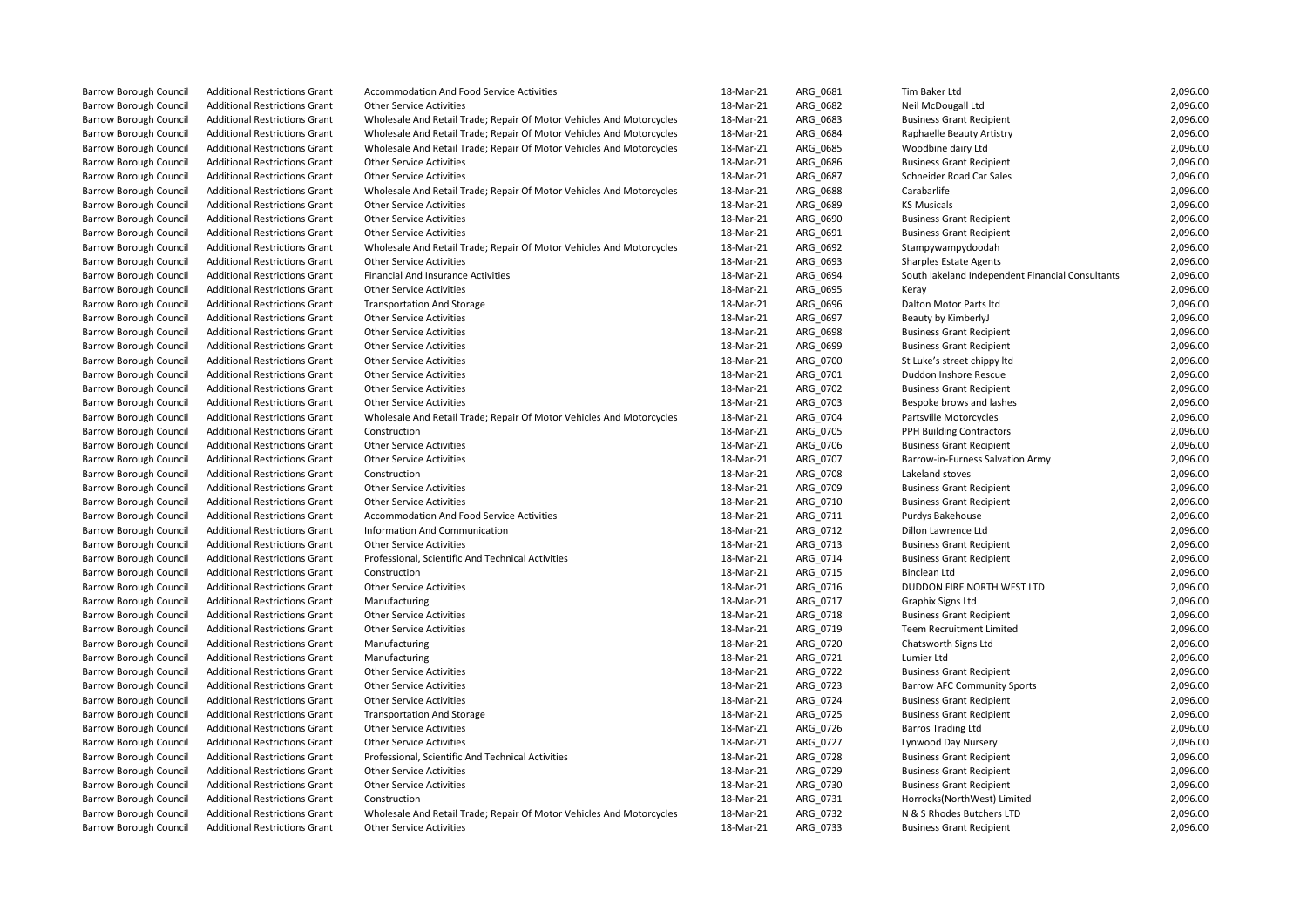| <b>Barrow Borough Council</b> | <b>Additional Restrictions Grant</b> | <b>Other Service Activities</b>                                      | 18-Mar-21 | ARG_0734 | The Abbeyfield Barrow In Furness Society Limited | 2,096.00 |
|-------------------------------|--------------------------------------|----------------------------------------------------------------------|-----------|----------|--------------------------------------------------|----------|
| <b>Barrow Borough Council</b> | <b>Additional Restrictions Grant</b> | <b>Other Service Activities</b>                                      | 18-Mar-21 | ARG 0735 | Love Barrow Families CiC                         | 2,096.00 |
| <b>Barrow Borough Council</b> | <b>Additional Restrictions Grant</b> | <b>Other Service Activities</b>                                      | 18-Mar-21 | ARG_0736 | Furness Mental Health Trust (FMHT)               | 2,096.00 |
| <b>Barrow Borough Council</b> | <b>Additional Restrictions Grant</b> | <b>Other Service Activities</b>                                      | 18-Mar-21 | ARG_0737 | Bay Towage & Salvage Co Ltd                      | 2,096.00 |
| <b>Barrow Borough Council</b> | <b>Additional Restrictions Grant</b> | <b>Other Service Activities</b>                                      | 18-Mar-21 | ARG_0738 | <b>Business Grant Recipient</b>                  | 2,096.00 |
| <b>Barrow Borough Council</b> | <b>Additional Restrictions Grant</b> | Wholesale And Retail Trade; Repair Of Motor Vehicles And Motorcycles | 18-Mar-21 | ARG_0739 | <b>Business Grant Recipient</b>                  | 2,096.00 |
| <b>Barrow Borough Council</b> | <b>Additional Restrictions Grant</b> | <b>Real Estate Activities</b>                                        | 18-Mar-21 | ARG_0740 | <b>Macron Properties Ltd</b>                     | 2,096.00 |
| <b>Barrow Borough Council</b> | <b>Additional Restrictions Grant</b> | <b>Other Service Activities</b>                                      | 18-Mar-21 | ARG_0741 | Coastal cars                                     | 2,096.00 |
| <b>Barrow Borough Council</b> | <b>Additional Restrictions Grant</b> | <b>Other Service Activities</b>                                      | 18-Mar-21 | ARG_0742 | Abbey Environmental Services                     | 2,096.00 |
| <b>Barrow Borough Council</b> | <b>Additional Restrictions Grant</b> | <b>Other Service Activities</b>                                      | 18-Mar-21 | ARG 0743 | <b>Barrow Dog Grooming</b>                       | 2,096.00 |
| <b>Barrow Borough Council</b> | <b>Additional Restrictions Grant</b> | <b>Other Service Activities</b>                                      | 18-Mar-21 | ARG_0744 | <b>Business Grant Recipient</b>                  | 2,096.00 |
| <b>Barrow Borough Council</b> | <b>Additional Restrictions Grant</b> | <b>Other Service Activities</b>                                      | 18-Mar-21 | ARG_0745 | <b>Business Grant Recipient</b>                  | 2,096.00 |
| <b>Barrow Borough Council</b> | <b>Additional Restrictions Grant</b> | Arts, Entertainment And Recreation                                   | 18-Mar-21 | ARG 0746 | <b>Business Grant Recipient</b>                  | 2,096.00 |
|                               |                                      | <b>Other Service Activities</b>                                      |           |          |                                                  | 2,096.00 |
| <b>Barrow Borough Council</b> | <b>Additional Restrictions Grant</b> |                                                                      | 18-Mar-21 | ARG_0747 | <b>Business Grant Recipient</b>                  |          |
| <b>Barrow Borough Council</b> | <b>Additional Restrictions Grant</b> | <b>Other Service Activities</b>                                      | 18-Mar-21 | ARG_0748 | <b>Business Grant Recipient</b>                  | 2,096.00 |
| <b>Barrow Borough Council</b> | <b>Additional Restrictions Grant</b> | <b>Other Service Activities</b>                                      | 18-Mar-21 | ARG 0749 | <b>Business Grant Recipient</b>                  | 2,096.00 |
| <b>Barrow Borough Council</b> | <b>Additional Restrictions Grant</b> | <b>Other Service Activities</b>                                      | 18-Mar-21 | ARG_0750 | Kerry Lancaster Itd                              | 2,096.00 |
| <b>Barrow Borough Council</b> | <b>Additional Restrictions Grant</b> | <b>Other Service Activities</b>                                      | 18-Mar-21 | ARG 0751 | Hair by ebony                                    | 2,096.00 |
| <b>Barrow Borough Council</b> | <b>Additional Restrictions Grant</b> | <b>Other Service Activities</b>                                      | 18-Mar-21 | ARG 0752 | Hair by Ryan                                     | 2,096.00 |
| <b>Barrow Borough Council</b> | <b>Additional Restrictions Grant</b> | <b>Other Service Activities</b>                                      | 18-Mar-21 | ARG_0753 | <b>Business Grant Recipient</b>                  | 2,096.00 |
| <b>Barrow Borough Council</b> | <b>Additional Restrictions Grant</b> | <b>Other Service Activities</b>                                      | 18-Mar-21 | ARG_0754 | John wren motorcycle services                    | 2,096.00 |
| <b>Barrow Borough Council</b> | <b>Additional Restrictions Grant</b> | <b>Other Service Activities</b>                                      | 18-Mar-21 | ARG_0755 | Regal mot centre                                 | 2,096.00 |
| <b>Barrow Borough Council</b> | <b>Additional Restrictions Grant</b> | Wholesale And Retail Trade; Repair Of Motor Vehicles And Motorcycles | 18-Mar-21 | ARG_0756 | Dave Greenberg antiques                          | 2,096.00 |
| <b>Barrow Borough Council</b> | <b>Additional Restrictions Grant</b> | Accommodation And Food Service Activities                            | 18-Mar-21 | ARG_0757 | Simon Baker Ltd                                  | 2,096.00 |
| <b>Barrow Borough Council</b> | <b>Additional Restrictions Grant</b> | <b>Other Service Activities</b>                                      | 18-Mar-21 | ARG_0758 | Carmii Nails Barrow                              | 2,096.00 |
| <b>Barrow Borough Council</b> | <b>Additional Restrictions Grant</b> | <b>Other Service Activities</b>                                      | 18-Mar-21 | ARG 0759 | <b>Trimline Systems Ltd</b>                      | 2,096.00 |
| <b>Barrow Borough Council</b> | <b>Additional Restrictions Grant</b> | <b>Other Service Activities</b>                                      | 18-Mar-21 | ARG_0760 | <b>Business Grant Recipient</b>                  | 2,096.00 |
| <b>Barrow Borough Council</b> | <b>Additional Restrictions Grant</b> | <b>Other Service Activities</b>                                      | 18-Mar-21 | ARG_0761 | 8 Ball Graphics Ltd                              | 2,096.00 |
| <b>Barrow Borough Council</b> | <b>Additional Restrictions Grant</b> | <b>Other Service Activities</b>                                      | 18-Mar-21 | ARG_0762 | <b>Business Grant Recipient</b>                  | 2,096.00 |
| <b>Barrow Borough Council</b> | <b>Additional Restrictions Grant</b> | <b>Other Service Activities</b>                                      | 18-Mar-21 | ARG_0763 | Reflexsynergy                                    | 2,096.00 |
| <b>Barrow Borough Council</b> | <b>Additional Restrictions Grant</b> | Construction                                                         | 18-Mar-21 | ARG_0764 | Lakewood Joinery Limited                         | 2,096.00 |
| <b>Barrow Borough Council</b> | <b>Additional Restrictions Grant</b> | Accommodation And Food Service Activities                            | 18-Mar-21 | ARG_0765 | sandyandford Itd                                 | 2,096.00 |
| <b>Barrow Borough Council</b> | <b>Additional Restrictions Grant</b> | Electricity, Gas, Steam And Air Conditioning Supply                  | 18-Mar-21 | ARG_0766 | P Dodgson Ltd                                    | 2,096.00 |
| <b>Barrow Borough Council</b> | <b>Additional Restrictions Grant</b> | Construction                                                         | 18-Mar-21 | ARG_0767 | North Row Engineering Consultancy Limited        | 2,096.00 |
| <b>Barrow Borough Council</b> | <b>Additional Restrictions Grant</b> | Accommodation And Food Service Activities                            | 18-Mar-21 | ARG_0768 | Fox Outside Catering                             | 2,096.00 |
| <b>Barrow Borough Council</b> | <b>Additional Restrictions Grant</b> | Construction                                                         | 18-Mar-21 | ARG_0769 | Kieran Mcdaid Itd                                | 2,096.00 |
| <b>Barrow Borough Council</b> | <b>Additional Restrictions Grant</b> | Electricity, Gas, Steam And Air Conditioning Supply                  | 18-Mar-21 | ARG 0770 | <b>KGN wind LTD</b>                              | 2,096.00 |
| <b>Barrow Borough Council</b> | <b>Additional Restrictions Grant</b> | <b>Other Service Activities</b>                                      | 18-Mar-21 | ARG_0771 | <b>Topgear Driver Training Itd</b>               | 3,143.00 |
|                               | <b>Additional Restrictions Grant</b> | <b>Other Service Activities</b>                                      | 18-Mar-21 | ARG_0772 | <b>Furness Barks</b>                             | 3,143.00 |
| <b>Barrow Borough Council</b> |                                      |                                                                      |           |          |                                                  | 3,143.00 |
| <b>Barrow Borough Council</b> | <b>Additional Restrictions Grant</b> | Wholesale And Retail Trade; Repair Of Motor Vehicles And Motorcycles | 18-Mar-21 | ARG 0773 | Ormsgill off licence Itd                         |          |
| <b>Barrow Borough Council</b> | <b>Additional Restrictions Grant</b> | <b>Other Service Activities</b>                                      | 18-Mar-21 | ARG_0774 | PHX Training                                     | 3,143.00 |
| <b>Barrow Borough Council</b> | <b>Additional Restrictions Grant</b> | <b>Other Service Activities</b>                                      | 18-Mar-21 | ARG_0775 | FC Business Services Limited                     | 3,143.00 |
| <b>Barrow Borough Council</b> | <b>Additional Restrictions Grant</b> | Construction                                                         | 18-Mar-21 | ARG 0776 | <b>Pickering Scaffolding</b>                     | 3,143.00 |
| <b>Barrow Borough Council</b> | <b>Additional Restrictions Grant</b> | <b>Other Service Activities</b>                                      | 18-Mar-21 | ARG_0777 | Regal Vehicle Rentals Ltd                        | 3,143.00 |
| <b>Barrow Borough Council</b> | <b>Additional Restrictions Grant</b> | <b>Other Service Activities</b>                                      | 18-Mar-21 | ARG 0778 | <b>Duddon Tyres</b>                              | 3,143.00 |
| <b>Barrow Borough Council</b> | <b>Additional Restrictions Grant</b> | <b>Other Service Activities</b>                                      | 18-Mar-21 | ARG_0779 | charnleys home & garden Itd                      | 3,143.00 |
| <b>Barrow Borough Council</b> | <b>Additional Restrictions Grant</b> | <b>Other Service Activities</b>                                      | 18-Mar-21 | ARG_0780 | Full Colour Printers Limited T/A Finger prints   | 3,143.00 |
| <b>Barrow Borough Council</b> | <b>Additional Restrictions Grant</b> | <b>Other Service Activities</b>                                      | 18-Mar-21 | ARG_0781 | College house day nursery                        | 3,143.00 |
| <b>Barrow Borough Council</b> | <b>Additional Restrictions Grant</b> | Wholesale And Retail Trade; Repair Of Motor Vehicles And Motorcycles | 18-Mar-21 | ARG_0782 | <b>Business Grant Recipient</b>                  | 5,669.21 |
| <b>Barrow Borough Council</b> | <b>Additional Restrictions Grant</b> | <b>Other Service Activities</b>                                      | 18-Mar-21 | ARG 0783 | liz slater beauty ltd                            | 5,669.21 |
| <b>Barrow Borough Council</b> | <b>Additional Restrictions Grant</b> | <b>Other Service Activities</b>                                      | 18-Mar-21 | ARG_0784 | Beauty By Steph                                  | 5,669.21 |
| <b>Barrow Borough Council</b> | <b>Additional Restrictions Grant</b> | <b>Other Service Activities</b>                                      | 18-Mar-21 | ARG_0785 | Nails by Amy                                     | 5,669.21 |
| <b>Barrow Borough Council</b> | <b>Additional Restrictions Grant</b> | Wholesale And Retail Trade; Repair Of Motor Vehicles And Motorcycles | 18-Mar-21 | ARG 0786 | Brian O'Loughlin Limited T/A Thomas Bakery       | 5,669.21 |